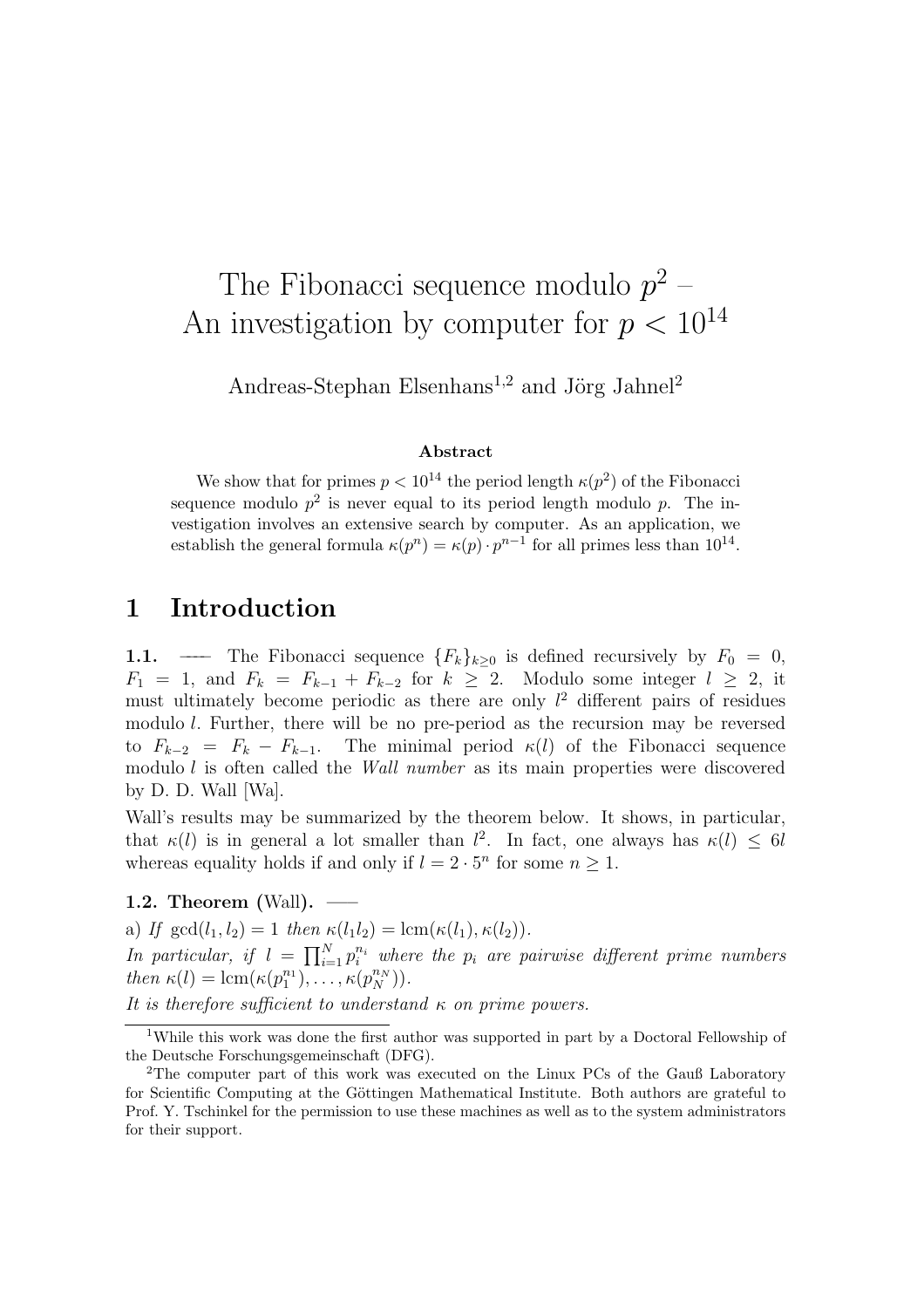- b)  $\kappa(2) = 3$  and  $\kappa(5) = 20$ . Otherwise,<br>
 if p is a prime such that  $p \equiv \pm 1 \pmod{5}$  then  $\kappa(p)|(p-1)$ .
- If p is a prime such that  $p \equiv \pm 2 \pmod{5}$  then  $\kappa(p)|(2p+2)$  but  $\kappa(p)/(p+1)$ .
- c) If  $l > 3$  then  $\kappa(l)$  is even.
- c) If l ≥ 3 then κ(l) is even. (d) If p is prime,  $e \geq 1$ , and  $p \upharpoonright F_{\kappa(p)}$  but  $p \upharpoonright T_{\kappa(p)}$  then

$$
\kappa(p^n) = \begin{cases} \kappa(p) & \text{for } n \le e, \\ \kappa(p) \cdot p^{n-e} & \text{for } n > e. \end{cases}
$$
 (1)

# $\overline{a}$

**2.1.** —— Part a) is trivial.<br>For the **proof** of b), the formula For the proof of b), the formula

$$
F_k = \frac{r^k - s^k}{\sqrt{5}},\tag{2}
$$

where  $r = \frac{1+\sqrt{5}}{2}$  and  $s = \frac{1-\sqrt{5}}{2}$ <br>by induction If  $n = +1$  (*r* by induction. If  $p \equiv \pm 1 \pmod{5}$  then 5 is a quadratic residue modulo p and, by induction. If  $p = 1$  (mod 5) then 5 is a quadratic residue modulo p and,<br>therefore,  $\frac{1 \pm \sqrt{5}}{2} \in \mathbb{F}_p$ . Fermat states their order is a divisor of  $p - 1$ . 2 ∈ p. Fermat states their order is a divisor of p − 1.<br> $\pm\sqrt{5}$  ∈ ID = 1.  $\pm\sqrt{6}$  (− 1) = A + 1. Otherwise,  $\frac{1 \pm \sqrt{5}}{2} \in \mathbb{F}_{p^2}$  are elements of norm  $(-1)$ . As the norm map  $N: \mathbb{F}_{p^2}^* \to \mathbb{F}_p^*$ <br>is surjective, its kernel is a group of order  $\frac{p^2-1}{p-1} = p+1$  and  $\#N^{-1}(\{1,-1\}) = 2p+2$ . As  $\mathbb{F}_{p^2}$  is cyclic, we see that  $N^{-1}(1,-1)$  is even a cyclic group of order  $2p + 2$ .<br> $N(r) = N(s) = -1$  implies that both r and s are not contained in its subgroup of  $N(r) = N(s) = -1$  implies that both r and s are not contained in its subgroup of index two. Therefore,  $\sum_{i=1}^{n}$ 

$$
r^{p+1} \equiv s^{p+1} \equiv -1 \pmod{p}.\tag{3}
$$

From this, we find  $F_{p+2} \equiv \frac{p+2s}{\sqrt{5}} \equiv \frac{-r+s}{\sqrt{5}} \equiv -F_1 \equiv -1 \pmod{p}$  which shows  $p+1$  $\sum_{i=1}^{n}$  is not a period of  ${F_k}$   $\sum_{i=1}^{n}$   $\sum_{i=1}^{n}$  of  ${F_k}$   $\sum_{i=1}^{n}$ 

c) In the case  $p \equiv \pm 2 \pmod{5}$  this follows from b). It is, however, true in general.<br>Indeed, for every  $k \in \mathbb{N}$ , one has

$$
F_{k+1}F_{k-1} - F_k^2 = \frac{r^{2k} + s^{2k} - r^{k+1}s^{k-1} - r^{2k} + s^{2k} - 2r^ks^k}{5}
$$
  
= 
$$
\frac{-(-1)^{k-1}(r^2 + s^2) + 2(-1)^k}{5}
$$
  
= 
$$
(-1)^k
$$
 (4)

as  $rs = -1$  and  $r^2 + s^2 = 3$ . On the other hand,

$$
F_{\kappa(l)+1}F_{\kappa(l)-1} - F_{\kappa(l)}^2 \equiv 1 \cdot 1 - 0^2 \equiv 1 \pmod{l}.
$$

As  $l \geq 3$  this implies  $\kappa(l)$  is even.<br>For d), it is best to establish the following *p*-uplication formula first. For d), it is best to establish the following p-up the following p-up  $\sigma$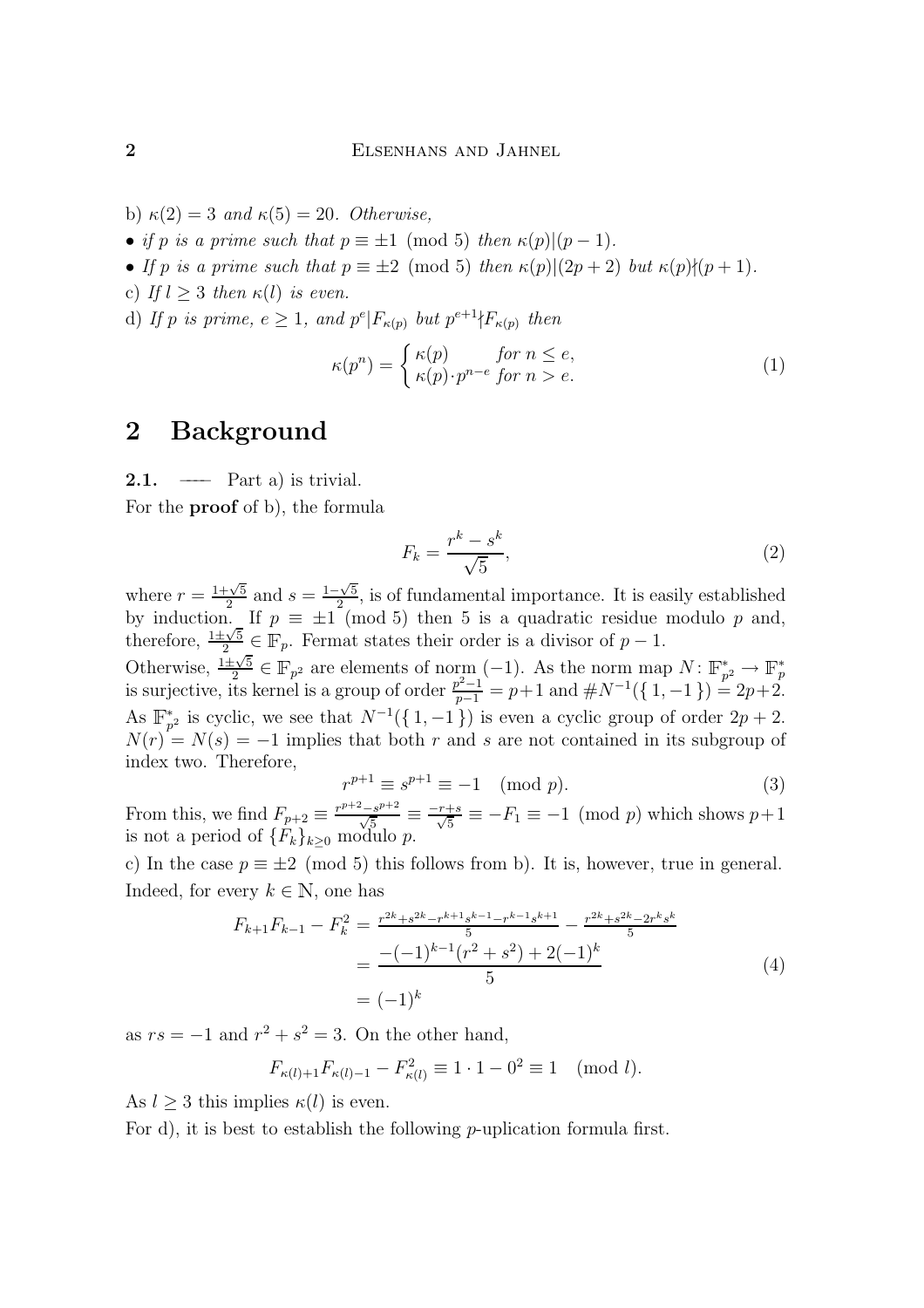**2.2. Lemma** (Wall). — One has

$$
F_{pk} = \frac{1}{2^{p-1}} \sum_{\substack{j=1 \ j \text{ odd}}}^{p} \binom{p}{j} 5^{\frac{j-1}{2}} F_k^j V_k^{p-j}.
$$
 (5)

Here,  ${V_k}_{k\geq 0}$  is the Lucas sequence given by  $V_0 = 2$ ,  $V_1 = 1$ , and  $V_k = V_{k-1} + V_{k-2}$  for  $k \geq 2$ .

 $\sum_{n=1}^{\infty}$ **Proof.** Induction shows  $v_k = r + s$ . Having that in mind, it is easy to calculate

$$
F_{pk} = \frac{(r^k)^p - (s^k)^p}{\sqrt{5}} = \frac{(\frac{V_k + \sqrt{5}F_k}{2})^p - (\frac{V_k - \sqrt{5}F_k}{2})^p}{\sqrt{5}}.
$$

The assertion follows from the Binomial Theorem.

**2.3. Lemma.** ––––– Assume  $p \neq 2$  and l to be a multiple of  $\kappa(p)$ . Then, performance of  $\kappa(p)$  and  $p^e$ , performance of  $\kappa(p)$ . Then, performance of  $\kappa(p)$  and  $p^e$ , performance of  $\kappa(p)$ . Then, performance of **2.3. Lemma.** — Assume  $p \neq 2$  and l to be a multiple of  $\kappa(p)$ . Then,  $p^e|F_l$  is sufficient for t being a period of  $\{F_k \text{ mod } p^c\}_{k\geq 0}$ , i.e. for  $\kappa(p^c)|\iota$ .

**Proof.** The claim is that, in our situation,  $F_{l+1} \equiv 1 \pmod{p^e}$  is automatic.<br>For that, we note  $F_{l+1}F_{l-1} - F_l^2 = 1$  where  $F_l \equiv 0 \pmod{p^e}$  and, by virtue of the For that, we note  $F_{l+1}F_{l-1} - F_l = 1$  where  $F_l = 0$  (mod p ) and, by virtue of the<br>recursion  $F_{l+1} = F_{l+1}$  (mod  $n^e$ ) Therefore  $F^2 = 1$  (mod  $n^e$ ) The assumption  $\kappa(p)$ |l implies  $F_{l+1} \equiv 1 \pmod{p}$ . ). Therefore,  $F_{l+1} \equiv 1 \pmod{p^2}$ . The assumption

 $(k)$ || implies  $=k+1$  = (instant). As  $p \neq 2$ , Hensel's lemma says the lift is unique, i.e.  $F_{l+1} \equiv 1 \pmod{p^e}$ .

**2.4.** —— Lemma 2.3 allows us to prove d) for  $p \neq 2$  in a somewhat simpler manner than D. D. Wall did it in [Wa].

manner than D. D. Wall did it in [Wa]. First, we note that for  $n \le e$ , Lemma 2.5 implies  $\kappa(p<sup>c</sup>)|\kappa(p)$ . However, the divisi-<br>bility the other way round is obvious bility the other way round is obvious.<br>For  $n \ge e$ , by Lemma 2.3, it is sufficient to prove  $\nu_p(F_{\kappa(p)\cdot p^{n-e}}) = n$ , i.e. that

 $F_n = \frac{1}{n}$  by Lemma 2.3, it is sufficient to prove  $p_1(x_k(p)p^{n-1})$  by not that  $p^{n}|F_{\kappa(p)}, p^{n-e}$  but  $p^{n+1}|F_{\kappa(p)}, p^{n-e}$ . Indeed, the first divisibility implies  $\kappa(p^{n})|\kappa(p)\cdot p^{n-e}$ <br>while the second applied for  $n=1$  instead of n, vialds  $\kappa(m^{n})k\kappa(n), n^{n-e-1}$ . The result while the second, applied for  $n-1$  instead of n, yields  $\kappa(p^*)\gamma\kappa(p)\cdot p$  −−1. The result follows as  $\kappa(n)|\kappa(n^n)$ . follows as  $\kappa(p)|\kappa(p^n)$ .

For  $\nu_p(F_{\kappa(p)\cdot p^{n-e}}) = n$ , we proceed by induction, the case  $n = e$  being known by assumption. One has assumption.  $\mathbf{r}$ 

$$
F_{\kappa(p)\cdot p^{n-e+1}} = \frac{1}{2^{p-1}} p F_{\kappa(p)\cdot p^{n-e}} V_{\kappa(p)\cdot p^{n-e}}^{p-1} + \frac{1}{2^{p-1}} \sum_{\substack{j=3 \ j \text{ odd}}}^{p} {p \choose j} 5^{\frac{j-1}{2}} F_{\kappa(p)\cdot p^{n-e}}^{j} V_{\kappa(p)\cdot p^{n-e}}^{p-j}.
$$

In the second term, every summand is divisible by  $F_{\kappa(p), p^{n-\epsilon}}$ , i.e. by p<sup>33</sup>. The claim<br>would follow if we know  $nN/\epsilon$ , and This however is easy as there is the formula would follow if we knew  $p \nmid V_{\kappa(p)\cdot p^{n-e}}$ . This, however, is easy as there is the formula

$$
V_l = F_{l-1} + F_{l+1}
$$
\n(6)

which implies  $V_l \equiv 2 \pmod{p}$  for l any multiple of  $\kappa(p)$ .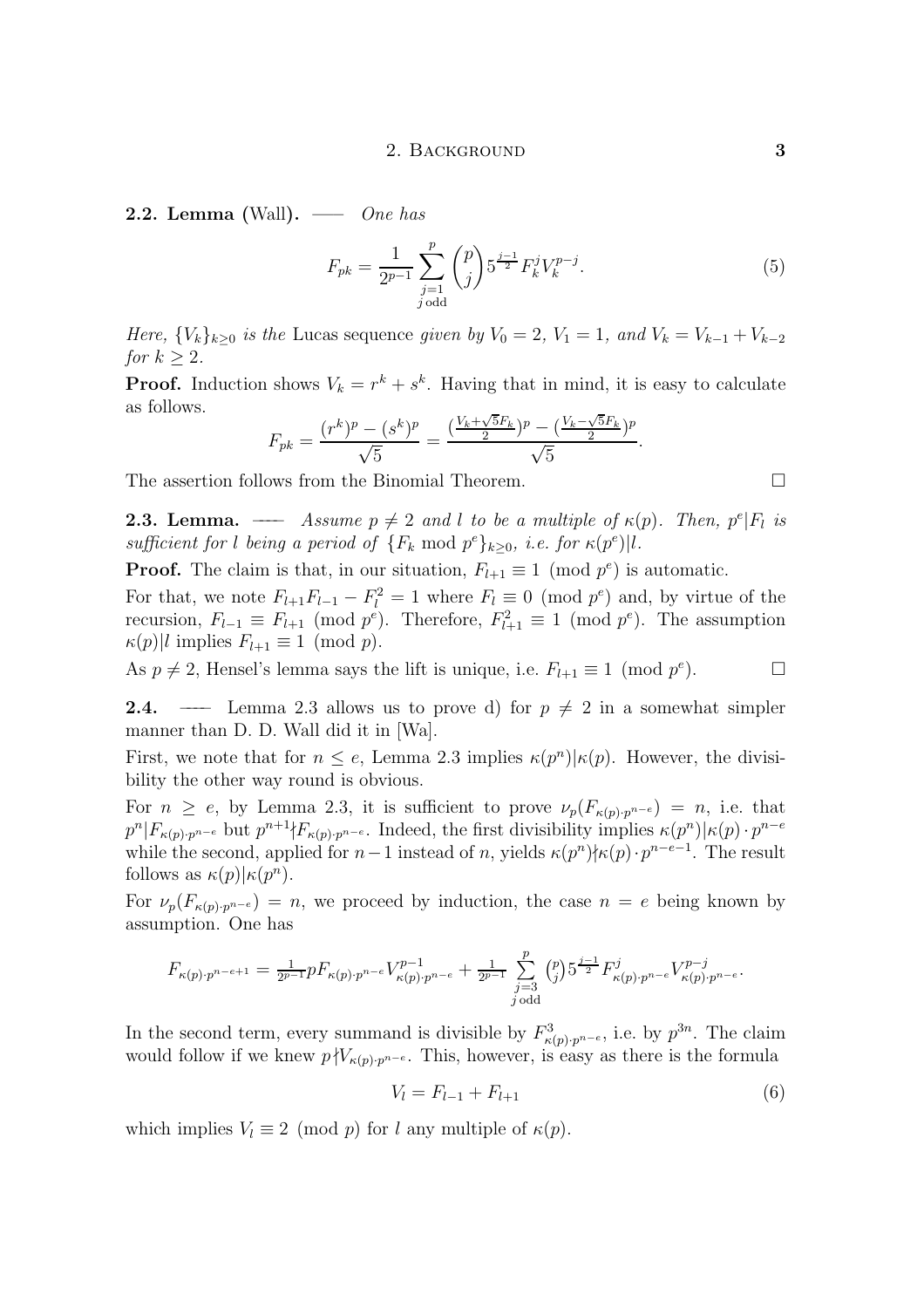**2.5.** –––– For  $p = 2$ , as always, things are a bit more complicated. We still have  $\kappa(2^n) = 3 \cdot 2^{n-1}$ . However, for  $n \geq 2$ , one has  $2^{n+1} | F_{3 \cdot 2^{n-1}}$  for which there is no  $\kappa(2^n) = 3 \cdot 2^{n-1}$ . However, for  $n \ge 2$ , one has  $2^{n+1}[F_{3,2^{n-1}}]$  for which there is no<br>analogue in the  $n \ne 2$  case. On the other hand  $\mu(E_{3,n+1:t-1}) = n$  which is  $\frac{1}{2}$  case. On the other hand,  $\frac{1}{2}$  (F3<sup>2</sup>  $\frac{1}{2}$  +1  $\frac{1}{2}$ )  $\cdots$  where is sufficient for our assertion.<br>The duplication formula provided by Lemma 2.2 is

 $T_{\rm F}$  due duplication for  $\frac{1}{2}$ 

$$
F_{2k} = F_k V_k = F_k (F_{k-1} + F_{k+1}) = F_k^2 + 2F_k F_{k-1}.
$$
\n(7)

As  $F_6 = 8$ , a repeated application of this formula shows  $2^{n+1} | F_{3 \cdot 2^{n-1}}$  for every  $n \ge 2$ . We further claim  $F_{2k+1} = F_{k} + F_{k+1}$ . Indeed, this is true for  $k = 0$  as  $1 = 0^2 + 1^2$ <br>and we proceed by induction as follows:  $\frac{1}{2}$  and we proceed by induction as follows:

$$
F_{2k+3} = F_{2k+1} + F_{2k+2} = F_k^2 + F_{k+1}^2 + F_{k+1}^2 + 2F_{k+1}F_k =
$$
  
=  $F_{k+1}^2 + (F_k + F_{k+1})^2 = F_{k+1}^2 + F_{k+2}^2.$  (8)

The assertion  $\nu_2(F_{3\cdot2^{n-1}+1}-1) = n$  is now easily established by induction. We note that  $F_7 = 13 \equiv 1 \pmod{4}$  but the same is no more true modulo 8. Furthermore,  $F_{R,corst} = F^2$   $\pm F^2$  where the first summand is even divisible by  $2^{2n+2}$  $F_{3,2n+1} = F_{3,2n-1} + F_{3,2n-1+1}$  where the first summand is even divisible by  $2^{n+2}$ . The second one is congruent to 1 modulo  $2^{n+2}$ , but not modulo  $2^{n+2}$ , by consequence<br>of the induction by pothesis of the induction hypothesis.

## 3 The Open Problems

#### 3.1 The Period Length Modulo a Prime

3.1.1. –––– It is quite surprising that the Fibonacci sequence still keeps secrets.

**3.1.2. Problem.** ——– The first open problem is "What the exact value of  $\kappa(p)$ ?". Equivalently, one should understand what is the precise behaviour of the quotient  $Q$ equivalently,  $O(n) := \frac{p-1}{p}$  for  $n = \pm 1 \pmod{5}$  and  $O(n) := \frac{2(p+1)}{p}$  for  $n = \pm 2 \pmod{5}$ given by  $Q(p) := \frac{E(p)}{k(p)}$  for  $p \equiv \pm 1 \pmod{3}$  and  $Q(p) := \frac{Q(p)}{k(p)}$ <br>One might hope for a formula expressing  $Q(p)$  in terms of r  $\kappa(p)$  for  $\kappa(p)$  for  $\kappa(p)$ .  $\sigma$  one might hope for a formula expression of p but,  $\sigma$  by  $\sigma$ ,  $\sigma$  is that is that is that is that is that is that is that is that is that is that is that is that is that is that is that is that is that is that is too optimistic.

3.1.3. –––– It is known that Q is unbounded. This is an elementary result due

On the other hand,  $Q$  does not at all tend to infinity. If fact, in his unpublished On the other hand,  $\zeta$  also not at all tend to infinity. If fact, in the angle  $\eta$  in the more Ph.D. thesis [Go], G. Gottsch computes a certain average value of  $\frac{1}{Q}$ <br>precise, under the assumption of the Ceneralized Riemann Hypothesi Q<br>cic he provec precise, under the assumption of the assumption of the Generalized  $\mathcal{F}_{\mathbf{F}}$  and  $\mathcal{F}_{\mathbf{F}}$  and  $\mathcal{F}_{\mathbf{F}}$ 

$$
\sum_{\substack{p \equiv \pm 1 \pmod{5} \\ p \le x, p \text{ prime}}} \frac{1}{Q(p)} = C_1 \frac{x}{\log x} + O\left(\frac{x \log \log x}{\log^2 x}\right)
$$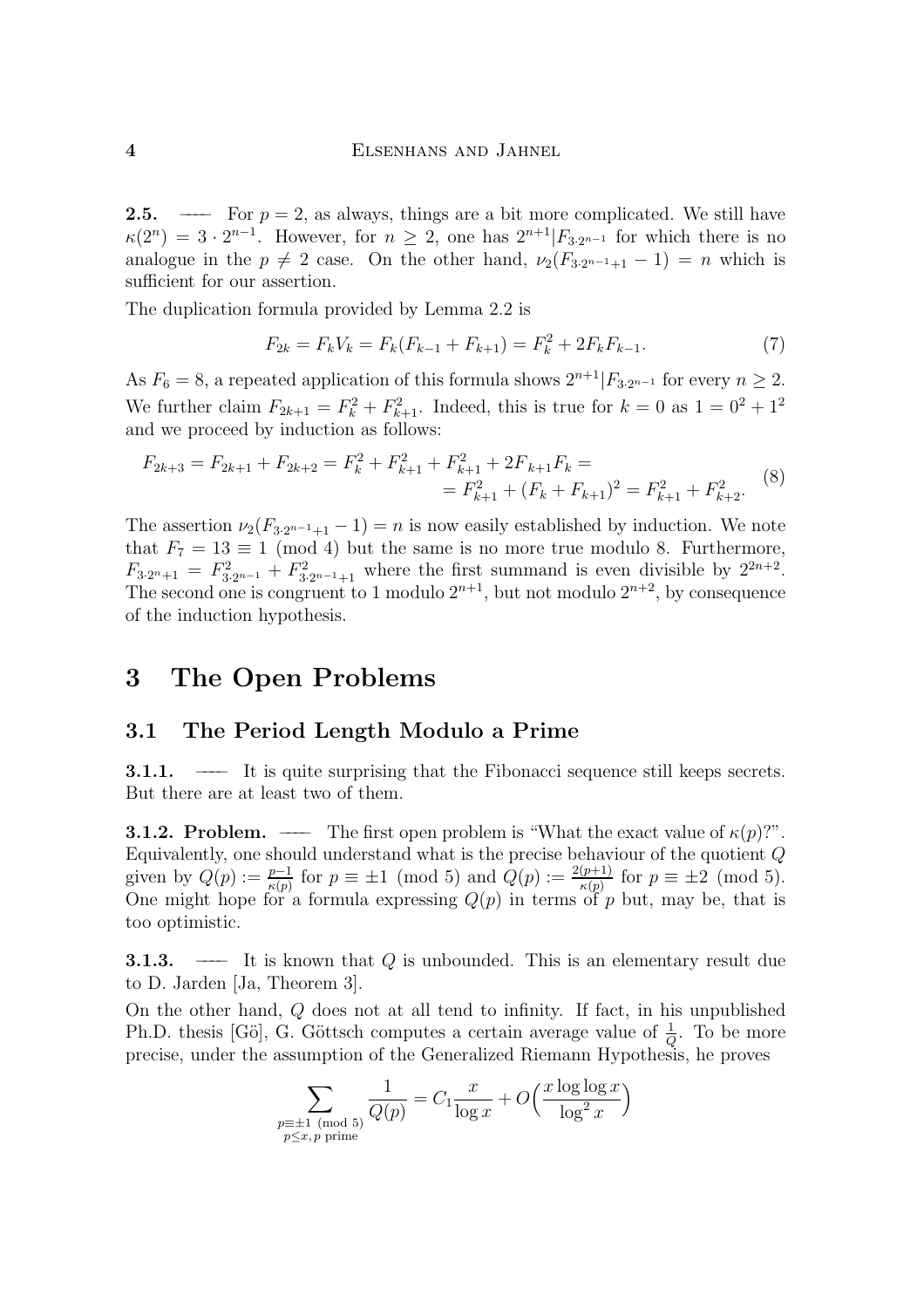where  $C_1 = \frac{1}{595}$ <br>density of  $\int n r$  $\prod_{p \text{ prime}}(1 - \frac{p}{p^3 - 1}) \approx 0.331\,055\,98.$  The proof shows as well that the rime  $\bigcup_{p \text{ prime}} (1 - \frac{p}{p^3 - 1}) \approx 0.331\,055\,98.$  The proof shows as well that the  $q_{\text{equal to } C_0} = \frac{27}{1} \prod_{i=1}^{n} \frac{1}{(1 - \frac{1}{n})} \approx 0.2657054$ equal to  $C_2 = \frac{27}{38} \prod_{p \text{ prime}} (1 - \frac{1}{p(p-1)}) \approx 0.265\,705\,4.$ <br>Note when the definition of the same in the same in the same in the same in the same in the same in the same in the same in the same in the same in the same

Not assuming any hypothesis, it is still possible to verify that the right hand side constitutes an upper bound. For that, the error term needs to be weakened  $\log \log \log x$ to  $U(\frac{\log x \log \log x}{\log x \log \log x})$ .

For the case  $p = 2$  (mode), G. Gottsche results are less strong. Under the assumption of the Generalized Riemann  $H_y$  pothesis, he establishes the estimate

$$
\sum_{\substack{p\equiv \pm 2 \pmod{5} \\ p\equiv 3 \pmod{4} \\ p\leq x, p \text{ prime}}} \frac{1}{Q(p)} \leq C_2 \frac{x}{\log x} + O\left(\frac{x \log \log \log x}{\log x \cdot \log \log x}\right)
$$

where  $C_3 = \frac{1}{4}$ <br> $\int_R$  prime  $\int_C$  $\prod_{p \text{ prime}, p \neq 2,5} (1 - \frac{p}{p^3 - 1}) \approx 0.210\,055\,99.$  The density of the set  ${p \choose 1}$  =  ${p \choose 2}$   ${p \choose 3}$   ${p \choose 4}$   ${p \choose 5}$   ${p \choose 6}$   ${p \choose 8}$   ${p \choose 8}$   ${p \choose 8}$   ${p \choose 8}$   ${p \choose 9}$   ${p \choose 9}$   ${p \choose 9}$   ${p \choose 8}$   ${p \choose 8}$   ${p \choose 9}$   ${p \choose 9}$   ${p \choose 9}$   ${p \choose 9}$   ${p \choose 9}$   ${p \choose 9}$   ${p \choose 9}$ is at most  $C_4 = \frac{1}{4}$  $\prod_{p \text{ prime}, p \neq 2,5} (1 - \frac{1}{p(p-1)}) \approx 0.1968188.$ 

**3.1.4.** ——– It seems, however, that the inequalities could well be equalities.<br>In addition, the restriction to primes satisfying  $p \equiv 3 \pmod{4}$  might be irrelevant. In fact, we performed a count for small primes  $p < 2 \cdot 10^7$  by computer. Up to that bound, there are 317687 prime numbers such that  $p \equiv \pm 2 \pmod{5}$  and  $p \equiv 3 \pmod{4}$ . At them, we find  $Q(p) = 1$  exactly 250 246 times which is a relative frequency of  $0.787712434... = 4 \cdot 0.196928108...$ 

On the other hand, there are 317747 primes p satisfying  $p \equiv \pm 2 \pmod{5}$  and  $p \equiv 1 \pmod{4}$ . Among them,  $Q(p) = 1$  occurs 250 353 times which is basically the p =  $(1.50 \text{ m/s})$ . Therefore,  $Q(r)$  = 1 occurs 250 353 times which is basically the same frequency as in the case  $\mathbf{r} = (1, \ldots, 1)$ .

### 3.2 The Period Length Modulo a Prime Power

**3.2.1. Problem.** ——– There is another open problem. In fact, one question was left open in the formulation of Theorem 1.2: What is the exact value of  $e$  in dependence of p? Experiments for small p show that  $e = 1$ . Is this always the case? pendence of  $p$ ? Experiments for small p show that  $e$  = 1. Is this always the case? In other words, does one always have

$$
\kappa(p^n) = \kappa(p) \cdot p^{n-1} \tag{9}
$$

similarly to the famous formula for Euler's  $\varphi$  function? This is the most perplexing point in D. D. Wall's whole study of the Fibonacci sequence modulo m. For  $p < 10^4$ , point in D. D. Wall s whole study of the Fibonacci sequence modulo m. For  $p < 10^4$ ,<br>it was investigated by help of an electronic computer by Wall in 1960, already it was investigated by  $\mathbf{F}$  in the anti-deformation  $\mathbf{F}$  and  $\mathbf{F}$  in  $\mathbf{F}$  in 1960, alleady.

**3.2.2.** Definition. —– We call a prime number p exceptional if equation (9) is wrong for some  $n \geq 2$ .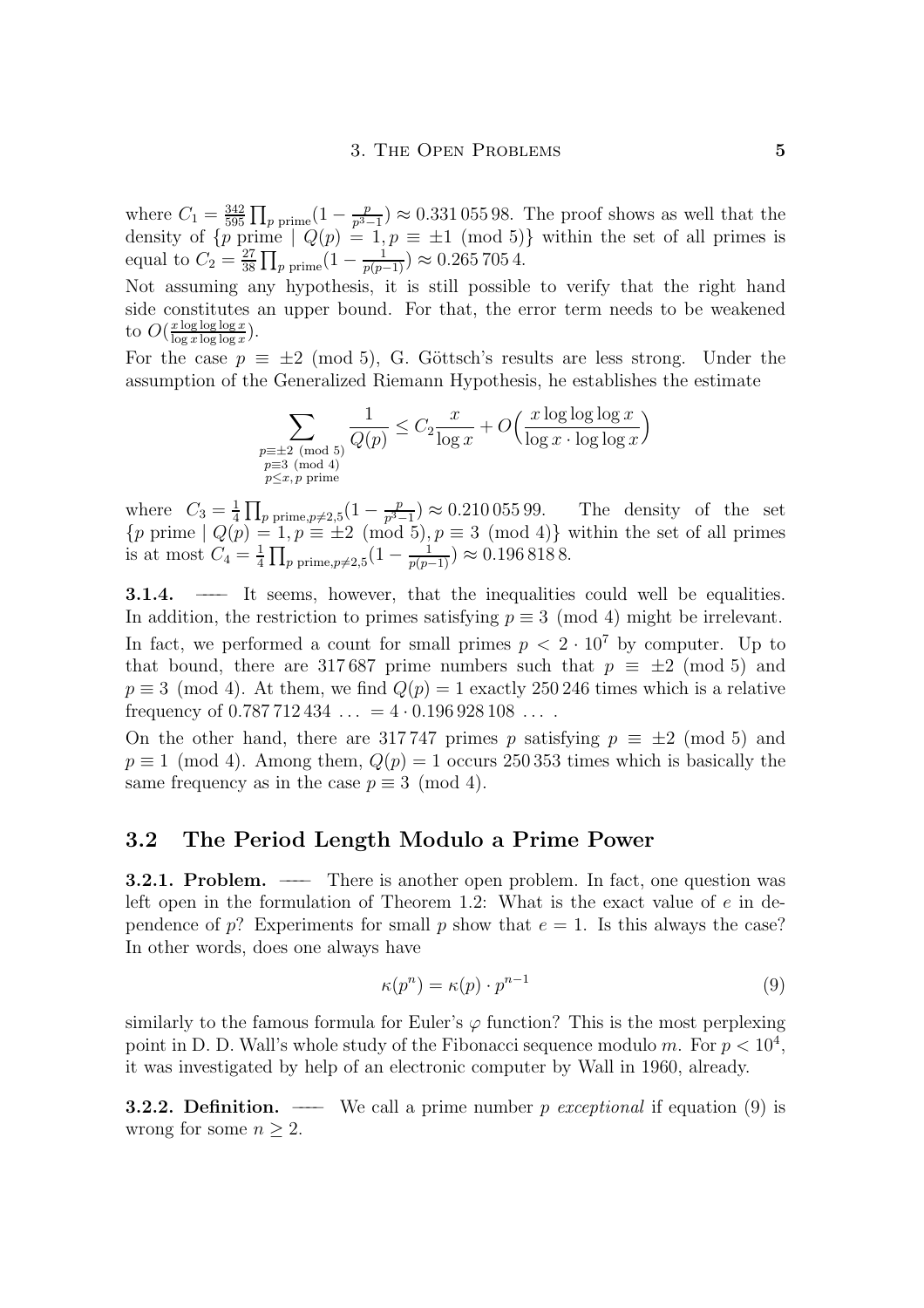**3.2.3. Proposition.** —— Let p be a prime number. Then, the following assertions are equivalent.

i)  $p$  is exceptional,

 $\sum_{i=1}^{n} p_i$  is exceptional, ii)  $\Gamma_{\kappa(p)}$  is aivisible by  $p^2$ .<br>  $\Gamma$ 

**Proof.** "i)  $\implies$  ii)" Assume, to the contrary, that  $p^2 \nmid F_{\kappa(p)}$ . By definition of  $\kappa(p)$ , we know for sure that nevertheless  $p|F_{\kappa(p)}$ . Together, these statements mean, Theorgon for sure that  $\lim_{k \to \infty} F_{\mathcal{F}}(p)$ . To get  $\lim_{k \to \infty} F_{\mathcal{F}}(n)$ ,  $n^{n-1}$  for every  $n \in \mathbb{N}$ . orem 1.2.d) may be applied for  $e = 1$  showing  $\kappa(p<sup>2</sup>) = \kappa(p) \cdot p<sup>n</sup>$  for every  $n \in \mathbb{N}$ .

This contradicts i).<br>"ii)  $\implies$  i)" We choose the maximal  $e \in \mathbb{N}$  such that  $p^e|F_{\kappa(p)}$ . By assumption,  $e \geq 2$ .  $\mu$  iii)  $\Rightarrow$  i) we choose the maximal  $e \in \mathbb{N}$  such that p  $|F_{\kappa}(p)|$ . By assumption,  $e \geq 2$ .<br>Then Theorem 1.2 d) implies  $\kappa(n^2) = \kappa(n)$  which shows equation (0) to be wrong Then, Theorem 1.2.d) implies  $\kappa(p^2) = \kappa(p)$  which shows equation (9) to be wrong<br>for  $p = 2$ , n is exceptional for  $n = 2$ . p is exceptional.

 $\begin{array}{ccc} \mathbf{1} & \mathbf{1} & \mathbf{1} & \mathbf{1} & \mathbf{1} & \mathbf{1} & \mathbf{1} & \mathbf{1} & \mathbf{1} & \mathbf{1} & \mathbf{1} & \mathbf{1} & \mathbf{1} & \mathbf{1} & \mathbf{1} & \mathbf{1} & \mathbf{1} & \mathbf{1} & \mathbf{1} & \mathbf{1} & \mathbf{1} & \mathbf{1} & \mathbf{1} & \mathbf{1} & \mathbf{1} & \mathbf{1} & \mathbf{1} & \mathbf{1} & \mathbf{1} & \mathbf{1} & \mathbf$  $\sum_{i=1}^{n} P_i = \sum_{i=1}^{n} (m \cdot \hat{r})$  then the following assertions are equivalent.

 $\sum_{i=1}^{n} p_i$  is exceptional, ii)  $F_{p-1}$  is divisible by  $p^2$ ,<br>  $\dots$   $n-1$   $\longrightarrow$   $($   $\longrightarrow$   $($ 

$$
iii) r^{p-1} \equiv 1 \pmod{p^2}.
$$

 $\sum_{i=1}^{J}$ 

 $\sum_{i=1}^{n} p_i$  is exceptional, ii)  $F_{2p+2}$  is divisible by  $p^2$ ,<br> $\cdots$ ,  $F_{2p+2}$  is divisible by  $p^2$ ,

iii)  $F_{p+1}$  is divisible by  $p^2$ .<br>**Proof.** I. "ii)  $\implies$  i)" As  $(p-1)$  is a multiple of  $\kappa(p)$ , Lemma 2.3 may be applied. It shows  $\kappa(p^2)|(p-1)$ . This contradicts equation (9) for  $n=2$ . p is exceptional. It shows  $\kappa(p_j)(p-1)$ . This contradicts equation (9) for  $n = 2$ . p is exceptional.  $\lim_{n \to \infty}$  ii) we have  $r^p - s^p = (-1)^p - 1$ . Thus,  $r^p - 1 = 1$  (mod p<sup>2</sup>) implies  $s^{p-1} \equiv 1 \pmod{p^2}$ . Consequently,  $F_{p-1} = \frac{r^2 - 3p^2}{\sqrt{5}}$  is divisible by  $p^2$ .<br>
"is divisible by  $n^2$ . Therefore " i)  $\implies$  iii)" By Proposition 3.2.3,  $F_{\kappa(p)}$  is divisible by  $p^2$ . Therefore,

$$
r^{\kappa(p)} = s^{\kappa(p)} = (r^{\kappa(p)})^{-1} \in (\mathbb{Z}/p^2\mathbb{Z})^*,
$$

i.e.  $(r^{n,p})^2 \equiv 1 \pmod{p}$ . Since  $\kappa(p)|(p-1)$ , we may conclude  $(r^{p-1})^2 \equiv 1 \pmod{p}$ <br>from this As we know  $r^{p-1} \equiv 1 \pmod{p}$  by Fermat's Theorem uniqueness of from this. As we know  $T^* = 1 \pmod{p}$  by Fermat's Theorem uniqueness of Hensel's lift implies  $r^{p-1} = 1 \pmod{p^2}$ Hensel's lift implies  $r^{p-1} \equiv 1 \pmod{p^2}$ .<br>II. "ii)  $\implies$  i)" As  $(2p + 2)$  is a multiple of  $\kappa(p)$ , Lemma 2.3 may be applied. It

 $\sum_{k=1}^{\infty} \frac{1}{k^2} \left( \frac{1}{2n+2} \right)^k$ . This contradicts equation (9) for  $n-2$ , n is exceptional shows  $\kappa(p^2)|(2p + 2)$ . This contradicts equation (9) for  $n = 2$ . p is exceptional. " iii)  $\implies$  ii)" Note that  $F_{2p+2} = F_{p+1}V_{p+1}$ .<br>"i)  $\implies$  iii)" By Proposition 3.2.3,  $F_{\kappa(p)}$  is divisible by  $p^2$ . In that situation,

 $\Gamma$  i)  $\implies$  iii) By Proposition 3.2.3,  $F_{\kappa}(p)$  is divisible by p<sup>-</sup>. In that situation,<br>Lemma 2.3 implies that  $\kappa(n)$  is actually a period of  $F$  mod  $n^2$ , a By conse-Lemma 2.3 implies that  $\kappa(p)$  is actually a period of  $\{F_k \text{ mod } p\}$ <sub>k</sub> $\geq 0$ . By conse-<br>quance  $(2n+2)$  is a period too. This shows  $n^2|F_{k-1,2}|$ quence,  $(2p+2)$  is a period, too. This shows  $p^2|F_{2p+2}$ .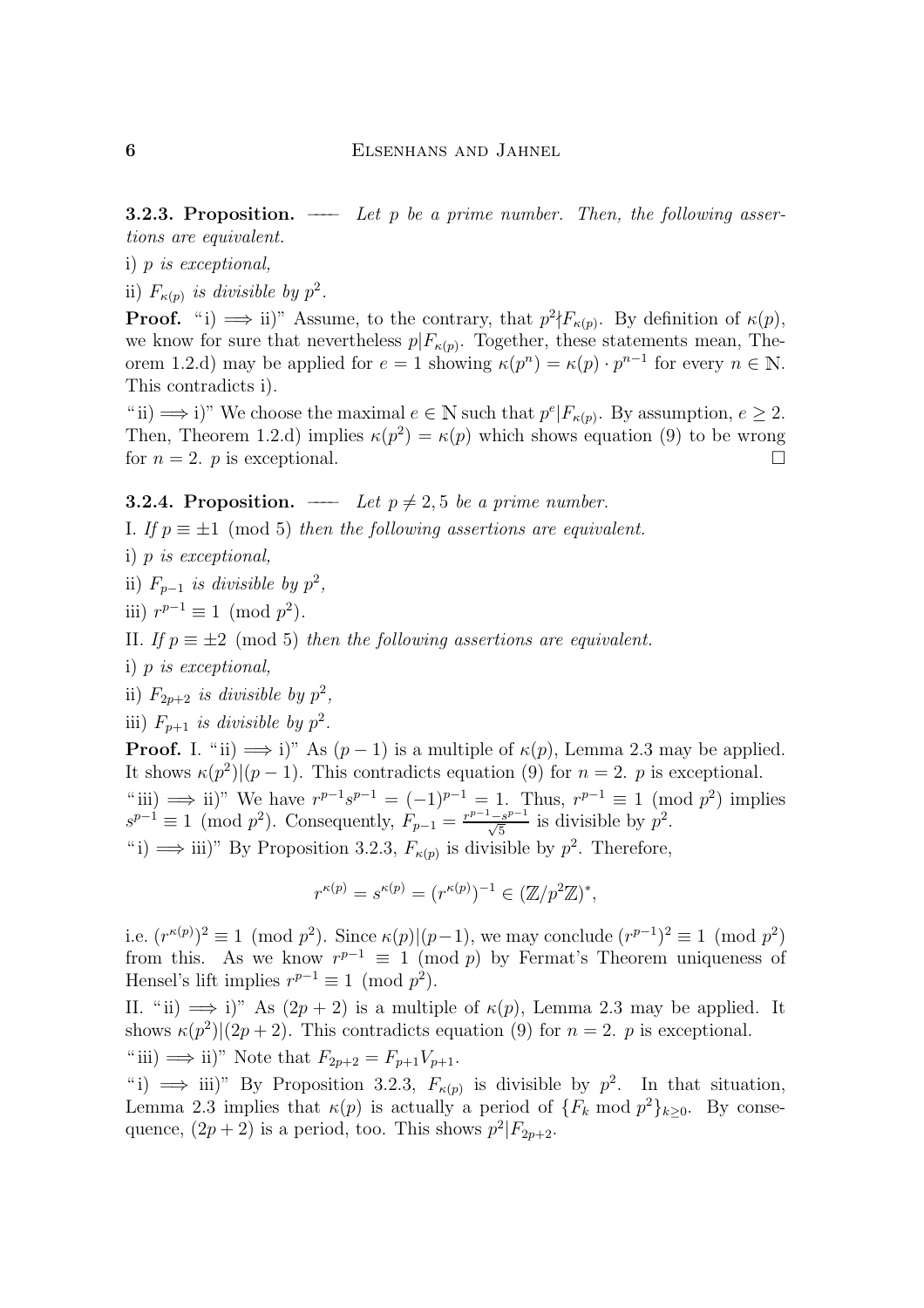Since  $F_{2p+2} = F_{p+1}V_{p+1}$ , all we still need is  $p \nmid V_{p+1}$ . This, however, is clear as  $V_{n+1} = r^{p+1} + s^{p+1} \equiv -2 \pmod{p}$ .  $V_{p+1} = r^{p+1} + s^{p+1} \equiv -2 \pmod{p}.$ 

## $\frac{1}{2}$  and  $\frac{1}{2}$  arguments are  $\frac{1}{2}$

4.1. ——– By Proposition 3.2.4, the problem of finding exceptional primes is in perfect analogy to the problem of finding *Wieferich primes*.

In the Wieferich case, one knows  $2^{p-1} \equiv 1 \pmod{p}$  and is interested to find In the Wieferich case, one knows  $2^{p-1} = 1 \pmod{p}$  and is interested to find<br>the particular primes such that even  $2^{p-1} = 1 \pmod{n^2}$ . Here, one knows the particular primes such that even  $2^r = 1$  (mod p). Here, one knows<br> $F_{\ell,2} = 0$  (mod p) and is interested in the particular primes that fulfill even  $F_{\kappa(p)} \equiv 0 \pmod{p}$  and is interested in the particular primes that fulfill even  $F_{\kappa(p)} \equiv 0 \pmod{p^2}$ .<br>In the case  $p \equiv \pm 1 \pmod{5}$ , this is no more just an analogy. In fact, we deal with

a special case of the generalized Wieferich problem with 2 being replaced by  $r$ . a special case of the generalized Wieferich problem with 2 being replaced by r.

4.2. ––––– We expect that there are infinitely many exceptional primes.<br>Our reasoning for this is as follows.  $p|F_{\kappa(p)}$  is known by definition of  $\kappa(p)$ . Thus, for any individual prime p,  $(F_{\kappa(p)} \mod p^2)$  is one residue out of p possibilities. If it for any individual prime  $p$ ,  $(r_{\kappa(p)}$  mod  $p$ ) is one residue out of p possibilities. If it<br>we were allowed to assume equidistribution, we could conclude that  $n^2|F_{\kappa}$  should we were allowed to assume equidistribution, we could conclude that  $p|F_{\kappa}(p)$  should<br>occur with a "probability" of  $\frac{1}{2}$  Further by [RS] Theorem 5] occur with a "probability" of  $\frac{1}{p}$ . Further, by [RS, Theorem 5],

$$
\log \log N + A - \frac{1}{2 \log^2 N} \le \sum_{\substack{p \text{ prime} \\ p \le N}} \frac{1}{p} \le \log \log N + A + \frac{1}{2 \log^2 N},
$$

at least for  $N \geq 286$ . Here,  $A \in \mathbb{R}$  is Mertens' constant which is given by

$$
A = \gamma + \sum_{p \text{ prime}} \left[ \frac{1}{p} + \log \left( 1 - \frac{1}{p} \right) \right] = 0.261\,497\,212\,847\,642\,783\,755\,\ldots
$$

 $\mathbb{R}^n$  denotes the Euler-Mascheroni constant. This means that one should expect around  $\log \log \frac{1}{2}$  +  $\log \frac{1}{2}$  primes less less than N.

4.3. ––––– On the other hand,  $p^3|F_{\kappa(p)}$  should occur only a few times or even not at all. Indeed, if we assume equidistribution again, then for any individual prime  $p$ , at all indeed, if we assume equidistribution again, then for any individual prime p,  $p^{\circ}|F_{\kappa(p)}$  should happen with a "probability" of  $\frac{1}{p^2}$ . However,

$$
\sum_{\substack{p=2 \ p \text{ prime}}}^{\infty} \frac{1}{p^2} = 0.452247420041065498506\ \ldots
$$

is a convergent series.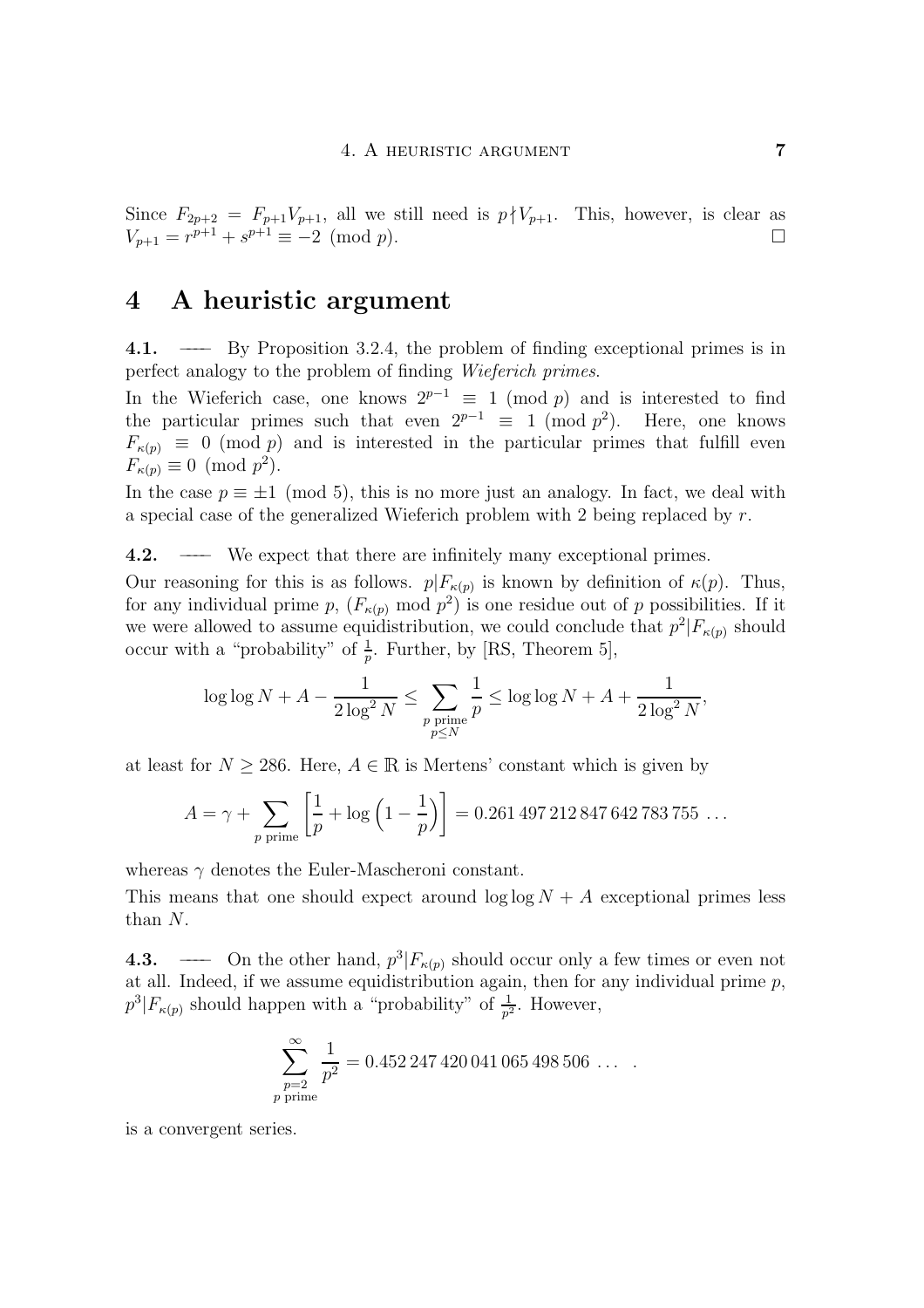the equality  $\sum_{p \text{ prime}} \frac{1}{p^n} = \sum_{k=1}^{\infty} \frac{\mu(k)}{k} \log \zeta(nk)$  where the right hand converges a lot faster and may be used for evaluation. This equation results from the Moebius inver- $\frac{1}{p^n} = \sum_{k=1}^{\infty}$  $\frac{K}{k}$  log  $\zeta(nk)$  where the right hand converges a lot<br>tion. This equation results from the Moebius inversion formula and Euler's formula log  $\zeta(nk) = \sum_{p \text{ prime}} -\log(1 - \frac{1}{p^{nk}}) = \sum_{j=1}^{\infty} \frac{1}{j} \sum_{p \text{ prime}} \frac{1}{p^{jnk}}$ . 1  $\cdot$  $\sum$ p prime  $\overline{p^{jnk}}$ .

 $\frac{1}{2}$ . The case of  $\frac{1}{2}$  is the carried out and currical primes but, under the case of  $\frac{1}{2}$  is not the case of  $\frac{1}{2}$  is not the case of  $\frac{1}{2}$  is not the case of  $\frac{1}{2}$  is not the case of  $\frac{1}{2}$  tunately, we had no success and our result is negative.

**Theorem.** There are no exceptional primes  $p < 10^{-7}$ . Down the earth, this means that one has  $\kappa(p^m) = \kappa(p) \cdot p^m$  for every  $n \in \mathbb{N}$  and  $n!$  primes  $n < 10^{14}$ all primes  $p < 10^{14}$ .

# $\frac{1}{2}$   $\frac{1}{2}$

**5.0.1.** ——– We worked with two principally different types of algorithms. First, in the  $p \equiv \pm 1 \pmod{5}$  case, it is possible to compute  $(r^{p-1} \mod p^2)$ . A second and in the  $p = \pm 1$  (mod 5) case, it is possible to compute  $(r^2 - \text{mod } p)$ . A second and more complete approach is to compute  $(F_{\text{max}} - \text{mod } p^2)$  in the  $n = \pm 1 \pmod{5}$  case more complete approach is to compute  $(F_{p-1} \mod p^2)$  in the p =  $\pm 1 \pmod{3}$  case and  $(F_{2p+2} \mod p^2)$  or  $(F_{p+1} \mod p^2)$  in the case  $p \equiv \pm 2 \pmod{5}$ .

**5.0.2. Remark.** ——– It is not difficult to prove that in the case  $p \equiv \pm 2 \pmod{5}$  exceptionality is equivalent to  $r^{2p+2} \equiv 1 \pmod{p^2}$ . Unfortunately, an approach based on that observation turned out to be impractical as it involves the calculation of a modular power in  $R_p := \mathbb{Z}/p^2\mathbb{Z}[\sqrt{5}] = \mathbb{Z}[\sqrt{5}]/(p^2)$  in a situation where tion of a modular power in  $R_p := \mathbb{Z}/p \mathbb{Z}[\sqrt{3}] = \mathbb{Z}[\sqrt{3}]/(p)$  in a situation where  $\sqrt{5} \notin \mathbb{Z}/p^2\mathbb{Z}$ . In comparison with  $\mathbb{Z}/p^2\mathbb{Z}$ , multiplication in  $R_p$  is a lot slower, at  $5 \notin \mathbb{Z}/p^2\mathbb{Z}$ . In comparison with  $\mathbb{Z}/p^2\mathbb{Z}$ , multiplication in  $R_p$  is a lot slower, at  $R$  at in our (paive) implementations. This puts a modular powering operation in  $R$ least in our (naive) implementations. This puts a modular powering operation in  $\epsilon_p$ out of competition with a direct approach to compute  $F_{2p+2}$  (or  $F_{p+1}$ ) modulo  $p^2$ .

#### 5.1 Algorithms based on the computation of  $\sqrt{5}$

**5.1.1.** ——– If  $p \equiv \pm 1 \pmod{5}$  then one may routinely compute  $(r^{p-1} \mod p^2)$ .<br>The algorithm should consist of four steps.

i) Compute the square root of 5 in  $\mathbb{Z}/p\mathbb{Z}$ .

 $\sum_{r=0}^{\infty}$  is put the square root of  $\sum_{r=0}^{\infty}$  in  $r = \frac{1}{2}$ .

ii) Take the Hensel's lift of this root to  $\mathbb{Z}/p \mathbb{Z}$ .<br>  $\cdots$ iii) Calculate the golden ratio  $r := \frac{1+\sqrt{5}}{2} \in \mathbb{Z}/p^2\mathbb{Z}$ .

iv) Use a modular powering operation to find  $(r^{p-1} \mod p^2)$ .<br>We call algorithms which follow this strategy *algorithms powering the golden ratio*. Here, the final steps iii) and iv) are not critical at all. For iii), it is obvious that this is a simple calculation while for iv), carefully optimized modular powering opthis is a simple calculation while  $\sum_{i=1}^{n}$ , carefully  $\sum_{i=1}^{n}$  optimized modular powering operations are available. Further, ii) can be effectively done as  $r^2 \equiv 5 \pmod{p}$  implies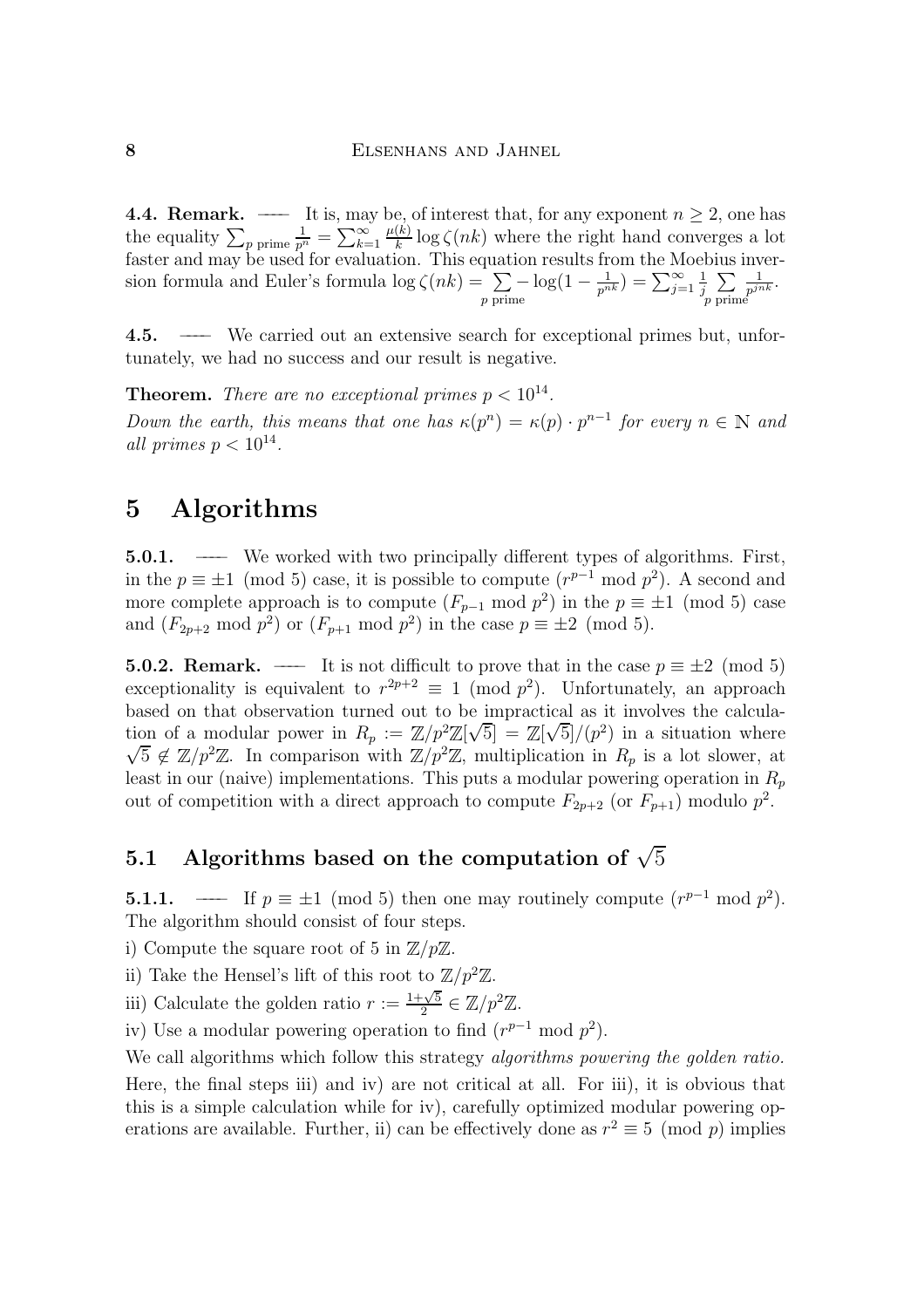$w := r - \frac{r-5}{p} \cdot (\frac{1}{2r} \mod p) \cdot p$  is a square root of 5 modulo  $p^2$ . The most expensive<br>operation here is a run of Euclid's extended algorithm in order to find  $(\frac{1}{r})$  mod n) operation here is a run of Euclid's extended algorithm in order to find  $(\frac{1}{2r} \mod p)$ .

**5.1.2.** –—– Thus, the most interesting point is i), the computation of  $\sqrt{5} \in \mathbb{F}_p$ .<br>In general, there is a beautiful algorithm to find square roots modulo a prime number due to Shanks  $[Co, Algorithm 1.5.1]$ . We implemented this algorithm but let it finally run only in the  $p \equiv 1 \pmod{8}$  case. If  $p \not\equiv 1 \pmod{8}$  then there are direct formulae to compute the square root of 5 which turn out to work faster.

to compute the square root of 5 which turn out to work faster. If  $p \equiv 3 \pmod{4}$  then one may simply put  $w := (5\frac{4}{4} \mod{p})$  to find a square root of 5 by one modular powering operation of 5 by one modular powering operation.<br>If  $p \equiv 5 \pmod{8}$  then one may put

 $\mathbf{F} = \begin{pmatrix} 1 & 0 & 0 \\ 0 & 0 & 0 \\ 0 & 0 & 0 \end{pmatrix}$ 

$$
w := (5^{\frac{p+3}{8}} \bmod p) \tag{10}
$$

 $rac{1}{2}$  as  $rac{1}{2}$  $\frac{4}{4} \equiv 1 \pmod{p}$  and

$$
w := (10 \cdot 20^{\frac{p-5}{8}} \bmod p) \tag{11}
$$

 $\frac{1}{2}$  $\frac{f_4}{f} \equiv -1 \pmod{p}$ . Note that 5 is a quadratic residue modulo p. Hence, we have  $5^{\frac{p-1}{4}} = +1 \pmod{p}$ .  $\sum_{p=1}^{\infty} \frac{p-1}{p} = 1$  and  $\sum_{p=1}^{\infty}$ 

For sure,  $(5\frac{1}{4})$ In fact, we implemented an algorithm doing that and let it run through the interval  $[10^{12}, 5 \cdot 10^{12}]$ . terval  $[10^{-7}, 3 \cdot 10^{-7}]$ .

However,  $(5^{\frac{1}{4}})$ there is an actually faster algorithm which we obtained by an approach using the  $\frac{1}{2}$  for a constant  $\frac{1}{2}$  factor and  $\frac{1}{2}$  faster algorithm which we obtain  $\frac{1}{2}$  factor  $\frac{1}{2}$  factor  $\frac{1}{2}$  factor  $\frac{1}{2}$  factor  $\frac{1}{2}$  factor  $\frac{1}{2}$  factor  $\frac{1}{2}$  factor  $\frac{1}{2}$  fac  $\mathbf{r}$  and biquadratic reciprocity.

 $s_1 = \pm 1 \pmod{5}$  and let  $s = a^2 + b^2$  be its (essentially unique) decomposition into  $p = \pm 1$  (mod 5) and let  $p = a + b$  be its (essentially unique) decomposition into<br>a sum of two squares a sum of two squares.<br>a) Then, a and b may be normalized such that  $a \equiv 3 \pmod{4}$  and b is even.

b) Assume a and b are normalized as described in a). Then, there are only the following eight possibilities.

i)  $a \equiv 3, 7, 11, or 19 \pmod{20}$  and  $b \equiv 10 \pmod{20}$ .

 $\int$ n this case  $5^{\frac{p-1}{4}} = 1 \pmod{p}$  i.e. 5 is a quartic res  $\sum_{i=1}^{n_1} \frac{1}{i} \binom{n_2}{i} = \frac{1}{n_1} \sum_{i=1}^{n_2} \frac{1}{i} \binom{n_1}{i} = \frac{1}{n_1} \sum_{i=1}^{n_2} \frac{1}{i} = \frac{1}{n_1} \sum_{i=1}^{n_2} \frac{1}{i} = \frac{1}{n_2} \sum_{i=1}^{n_3} \frac{1}{i} = \frac{1}{n_3} \sum_{i=1}^{n_4} \frac{1}{i} = \frac{1}{n_4} \sum_{i=1}^{n_5} \frac{1}{i} = \frac{1}{n_5$ 

 $\lim_{n \to \infty}$   $\frac{p-1}{4} = -1 \pmod{n}$  i.e. 5, is a quadratic but no

 $\mathbf{F} = \mathbf{f} \left( \frac{\mathbf{m} \times \mathbf{p}}{2}, \dots, \mathbf{p} \right)$  is a quadratic but not a quartic residue modulo p. odd one. We choose b to be even and force  $a \equiv 3 \pmod{4}$  by replacing a by  $(-a)$ . odd one. We choose b to be even and force a  $=$  3 (mode 4) by replacing a by (−a), if necessary.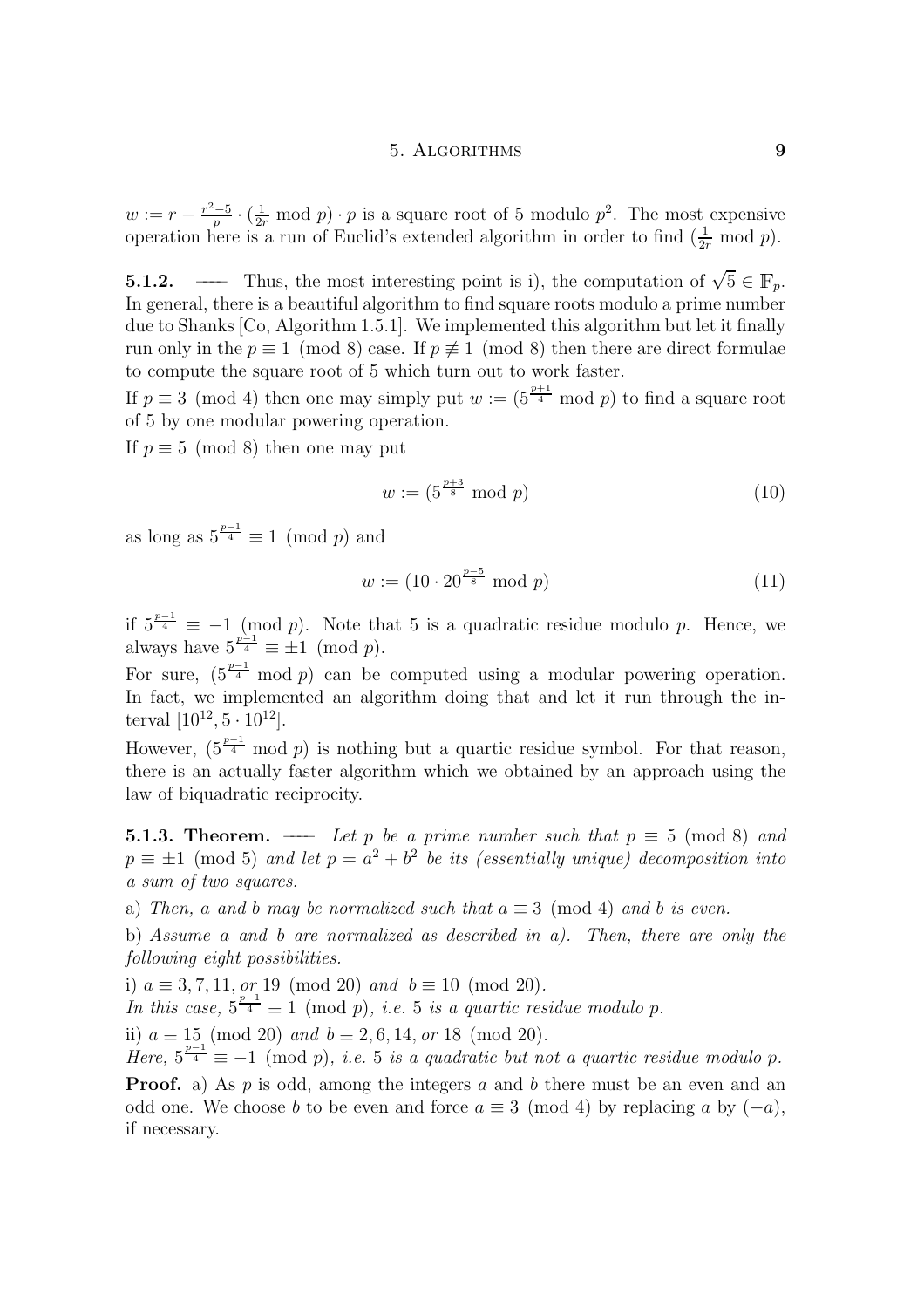b) We first observe that  $a^2 \equiv 1 \pmod{8}$  forces  $b^2 \equiv 4 \pmod{8}$  and  $b \equiv 2 \pmod{4}$ .<br>Then, we realize that one of the two numbers a and b must be divisible by 5. Indeed, otherwise we had  $a^2 h^2 = \pm 1 \pmod{5}$  which does not allow  $a^2 + b^2 = \pm 1 \pmod{5}$ . otherwise we had  $a, b \equiv \pm 1 \pmod{3}$  which does not allow  $a + b \equiv \pm 1 \pmod{3}$ .<br>Closely a and b cannot be both divisible by 5 Clearly, *a* and *b* cannot be both divisible by 5.<br>If *a* is divisible by 5 then  $a \equiv 3 \pmod{4}$  implies  $a \equiv 15 \pmod{20}$ .  $b \equiv 2 \pmod{4}$ 

and b not divisible by 5 yield the four possibilities stated. On the other hand, if b is divisible by 5 then  $b \equiv 2 \pmod{4}$  implies  $b \equiv 10 \pmod{20}$ .  $a \equiv 3 \pmod{4}$  and a not divisible by 5 show there are precisely the four possibilities listed.

For the remaining assertions, we first note that  $(5^{\frac{p-1}{4}} \mod p)$  tests whether For the remaining assertions, we first note that  $(5^{\frac{1}{4}} \mod p)$  tests whether  $x^4 \equiv 5 \pmod{n}$  has a solution  $x \in \mathbb{Z}$  i.e. whether 5 is a quartic residue modulo n  $x^2 = 5$  (mod p) has a solution  $x \in \mathbb{Z}$ , i.e. whether 5 is a quartic residue modulo p.<br>By [IR] Lemma 0.10.1] we know By [IR, Lemma 9.10.1], we know

$$
(5^{\frac{p-1}{4}} \bmod p) = \chi_{a+bi}(5)
$$

where  $\chi$  denotes the quartic residue symbol. The law of biquadratic reciprocity [IR, Theorem 9.2] asserts  $[1, 0, 0]$  and  $[0, 0, 1]$  assembly the  $[0, 0, 1]$ 

$$
\chi_{a+bi}(5) = \chi_5(a+bi)
$$

For that, we note explicitly that  $a + bi \equiv 3 + 2i \pmod{4}$ ,  $5 \equiv 1 \pmod{4}$ , and  $\frac{N(5)-1}{4} = 6$  is even. Let us now compute  $\chi_5(a + bi)$ :

$$
\chi_5(a+bi) = \chi_{-1+2i}(a+bi) \cdot \chi_{-1-2i}(a+bi)
$$
  
=  $\chi_{-1-2i}(a-bi) \cdot \chi_{-1-2i}(a+bi)$   
=  $\left(\frac{a+\frac{b}{2}}{5}\right) \cdot \chi_{-1-2i}(a-bi) \cdot \chi_{-1-2i}(a+bi)$   
=  $\left(\frac{a+\frac{b}{2}}{5}\right) \cdot \chi_{-1-2i}(p).$ 

Here, the first equation is the definition of the quartic residue symbol for composite elements while the second is  $[IR,$  Proposition  $(9.8.3.c)].$ 

For the third equation, we observe that  $\chi_{-1-2i}(a-bi)$  is either  $\pm 1$  or  $\pm i$ . By simply omitting the complex conjugation, we would make a sign error if and only if  $\chi_{-1-2i}(a-bi) = \pm i$ . By [IR, Lemma 9.10.1], this means exactly that  $a-bi$ defines, under the identification  $2i = -1$ , not even a quadratic residue modulo 5.  $\frac{d}{dx}$  and the intermediate  $\frac{a+b}{b}$ ,  $\frac{a+b}{c}$  The final equation follows from IIR. Proposition for  $\frac{a+b}{c}$  $T$  and  $T$  is  $T$  and  $T$  is  $T$  and  $T$  is  $T$  is  $T$  is  $T$  is  $T$  is  $T$  is  $T$  is  $T$  is  $T$  is  $T$  is  $T$  is  $T$  is  $T$  is  $T$  is  $T$  is  $T$  is  $T$  is  $T$  is  $T$  is  $T$  is  $T$  is  $T$  is  $T$  is  $T$  is  $T$  is  $T$  is  $\frac{a+\frac{1}{2}}{5}$ ). The final equation follows from [IR, Proposition 9.8.3.b)].<br>We note that, by virtue of [IR, Lemma 9.10.1],  $\chi_{-1-2i}(p)$  tests whether p is a quartic

residue modulo 5 or not. As  $p$  is for sure a quadratic residue, we may write residue modulo 5 or not. As p is for sure a quadratic residue, we write  $\mathcal{N}$ 

$$
\chi_{-1-2i}(p) = \begin{cases} 1 & \text{if } p \equiv 1 \pmod{5}, \\ -1 & \text{if } p \equiv -1 \pmod{5} \end{cases}
$$

or, if we want,  $\chi_{-1-2i}(p) = (p \mod 5)$ .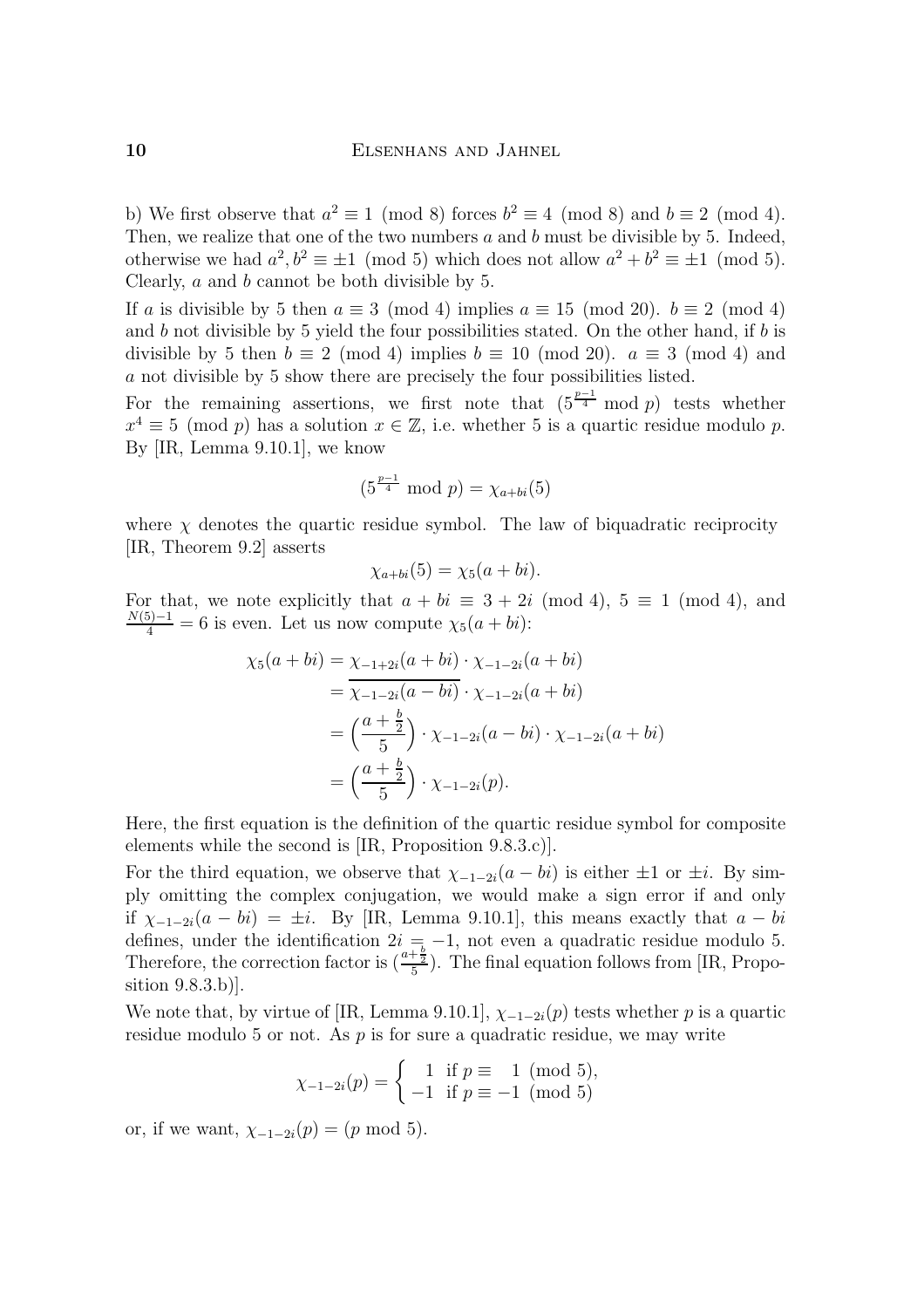The eight possibilities could now be inspected one after the other. A more conceptual  $\alpha$  gument works as follows. In case is  $\alpha$ 

$$
\left(\frac{a+\frac{b}{2}}{5}\right) = \left(\frac{a}{5}\right) = (a^2 \mod 5) = (a^2 + b^2 \mod 5) = (p \mod 5).
$$

Therefore,  $(5\overline{4} \mod p) = 1$ . On the other hand, in case ii),

$$
\left(\frac{a+\frac{b}{2}}{5}\right) = \left(\frac{\frac{b}{2}}{5}\right) = \left(\frac{b^2}{4} \mod 5\right) = (-b^2 \mod 5) = (-a^2 - b^2 \mod 5) =
$$
  
= -(p mod 5).

Hence,  $(5^{\frac{p}{4}} \mod p) = -1.$ 

5.1.4.  $\mathbf{S}$ .1. ––––––– What we use in the actual application is merely the corollary below.

corollary. Let p is a prime number such that p ≡  $\frac{1}{2}$  (mod square  $\frac{1}{2}$  mod let  $n - a^2 + b^2$  be its decomposition into a sum of two squares and let  $p = a^2 + b^2$  be its decomposition into a sum of two squares.

- a) Then, a and b may be normalized such that  $a \equiv 3 \pmod{4}$  and b is even.<br>b) In that situation, the following three statements are equivalent.
- 
- i) 5 is a quartic residue modulo  $p$ .
- ii) b is divisible by 5.
- iii) a is not divisible by 5.  $\sum_{i=1}^{n}$

**5.1.5. Algorithm.** —— The *square sum sieve algorithm* for prime numbers p such that  $p \equiv 21,29 \pmod{40}$  runs as follows.

We investigate a rectangle  $[N_1, N_2] \times [M_1, M_2]$  of numbers. We will go through the rectangle row-by-row in the same way as the electron beam goes through a screen. rectangle row-by-row in the same way as the electron beam goes through a screen. a) We add 0, 2, 2, or 3 to  $M_1$  to make sure  $M_1$  =  $($ mod 4). Then, we let  $\infty$  go from

 $M_1$  to  $M_2$  in steps of length four.<br>b) For a fixed b we sieve the odd numbers in the interval  $[N_1, N_2]$ .

Except for the odd case that  $l|a, b$  which we decided to ignore as the density of these pairs is not too high  $l/a^2 + b^2$  implies that  $(-1)$  is a quadratic residue modulo l pairs is not too high,  $l|a| + b$  implies that (−1) is a quadratic residue modulo l,<br>i.e. we need to sieve only by the primes  $l \equiv 1 \pmod{4}$ i.e. we need to sieve only by the primes  $l \equiv 1 \pmod{4}$ .<br>For each such l which is below a certain limit we cross out all those a such that

 $a \equiv \pm v_l b \pmod{l}$ . Here,  $v_l$  is a square root of  $(-1)$  modulo l, i.e.  $v_l^2 \equiv -1 \pmod{l}$ .  $a = \pm v_l \nu$  (mod *t*). Here,  $v_l$  is a square root of (−1) modulo *t*, i.e.  $v_l^- = -1$  (mod *t*).<br>For practical application, this requires that the square roots of (−1) modulo the relevant primes have to be pre-computed and stored in an array once and for all.

c) For the remaining pairs  $(a, b)$ , we compute  $p = a^2 + b^2$  and do steps i) through iv) from 5.1.1. In step i), if b is divisible by 5 then we use formula  $(10)$  to compute the  $f(x)$  is the step i), if the divisible by 5 them we use formula  $(10)$  to compute the step intervals. square root of  $S$  modulo p. Otherwise, we use formula (11).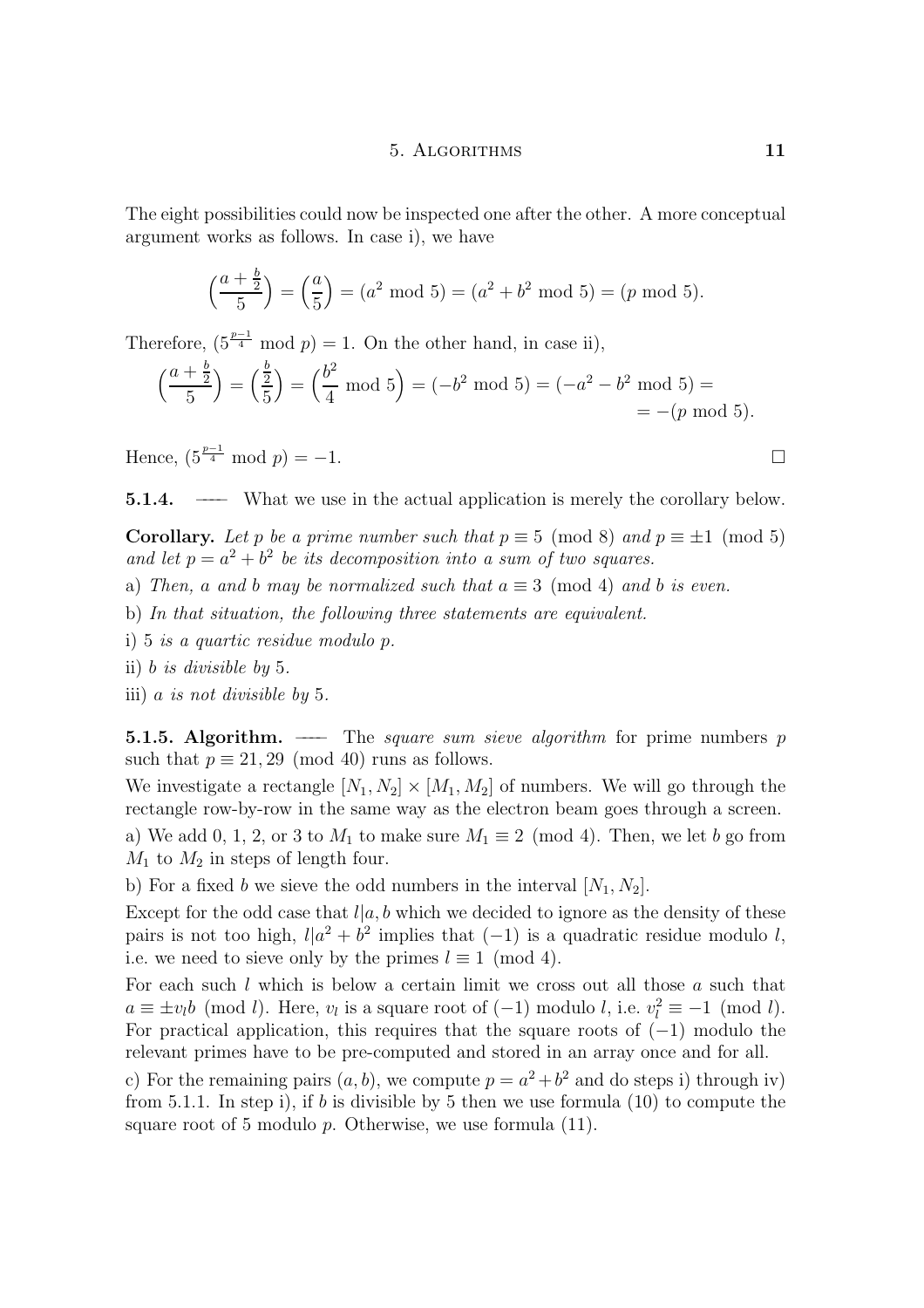5.1.6. –––– In practice, we ran the square sum sieve algorithm on the rectangles  $\begin{bmatrix} 0 & 0 & 0 & 0 & 0 \\ 0 & 0 & 0 & 0 & 0 \\ 0 & 0 & 0 & 0 & 0 \\ 0 & 0 & 0 & 0 & 0 \end{bmatrix}$  and  $\begin{bmatrix} 0 & 0 & 0 & 0 \\ 0 & 0 & 0 & 0 \\ 0 & 0 & 0 & 0 \\ 0 & 0 & 0 & 0 \end{bmatrix}$  and  $\begin{bmatrix} 0 & 0 & 0 & 0 \\ 0 & 0 & 0 & 0 \\ 0 & 0 & 0 & 0 \\ 0 & 0 & 0 & 0 \end{bmatrix}$ capturing every prime  $p \in [3 \cdot 10, 1.6 \cdot 10]$  such that  $p = 21, 29 \pmod{40}$  plus<br>several others several others.<br>In fact, on the second rectangle we ran a modified version, the *inverted square sum* 

sieve, where the two outer loops are reversed. That means, we let  $a$  go through the odd numbers in  $[N_1, N_2]$  in the very outer loop. This has some advantage in speed. as longer intervals are sieved at once. In other words, we go through the rectangle column-by-column.

We implemented the square sum sieve algorithms in C using the mpz functions of GNU's GMP package for arithmetic on long integers. On a single 1211 MHz Athlon processor, the computations for the first rectangle took around 22 days of CPU time. processor, the processor computations for the first rectangle to the first rectangle to  $\frac{1}{2}$  days of CPU time. The computations for the smaller second rectangle were finished after nine days The computations for the smaller second rectangle were finished after nine days.

mula  $w := (5^{\frac{p+1}{4}} \mod p)$  for the square root of 5 makes things a lot easier. Instead<br>of the square sum sieve we implemented the sieve of Eratosthenes. Caused by the of the square sum sieve we implemented the sieve of Eratosthenes. Caused by the limitations of main memory in today's PCs, we could actually sieve intervals of only about 250,000,000 numbers at once. For each such interval the remainders of its  $\alpha$  of  $\alpha$  000  $\alpha$  000  $\alpha$  000  $\alpha$  (numbers  $\alpha$ ) intervals  $\alpha$  is easiled divisions starting point have to be computed (painfully) by explicit divisions.

**5.1.8. Algorithm.** —— More precisely, the algorithm powering the golden ratio for primes  $p \equiv 11, 19 \pmod{20}$  runs as follows.

 $\frac{1}{2}$  is primes p = 1, 19 (models) runs as follows. We investigate an interval  $[N_1, N_2]$ . We assume that  $N_2 - N_1$  is divisible by  $3 \cdot 10^{-6}$ <br>and that N<sub>c</sub> is divisible by 20

 $\frac{1}{1}$ a) we let an integer variable i count from 0 to  $\frac{z_{5.109}}{5.109} - 1.$ 

b) For fixed *i* we work on the interval  $I = [N_1 + 5 \cdot 10^9 \cdot i, N_1 + 5 \cdot 10^9 \cdot (i + 1)].$ <br>For each prime *l* which is below a certain limit, we compute  $(N_1 + 5 \cdot 10^9 \cdot i \mod l)$ . Then, we cross out all  $p \in I$ ,  $p \equiv 11$  (or 19) mod 20 which are divisible by l.

c) For the remaining  $p \in I$ ,  $p \equiv 11$  (or 19) mod 20 we do steps i) through iv) from 5.1.1. In step i), we use the formula  $w := (5^{\frac{p+1}{4}} \mod p)$  to compute the square root of 5 modulo n root of 5 modulo p.

**5.1.9.** ——– In practice, we ran this algorithm in order to test all prime numbers  $p \in [10^{12}, 4 \cdot 10^{13}]$  such that  $p \equiv 11 \pmod{20}$  or  $p \equiv 19 \pmod{20}$ . It was implemented in  $C$  using the mpz functions of the GMP package. Later, when testing  $\frac{1}{2}$  mented in C using the maximum parameters of the measure of the measure of the measure of the later, when testing  $\frac{1}{2}$  measured the low level mpn functions for long natural numbers primes above 10<sup>13</sup>, we used the low level mpn functions for long natural numbers. In particular, we implemented a modular powering function which is hand-tailored for numbers of the considered size. It uses the left-right base  $2<sup>3</sup>$  powering algorithm  $[Co, Algorithm 1.2.3]$  and the sliding window improvement from mpz\_powm.

 $r_{\text{r}}$  is and the sliding window in provement from  $r_{\text{r}}$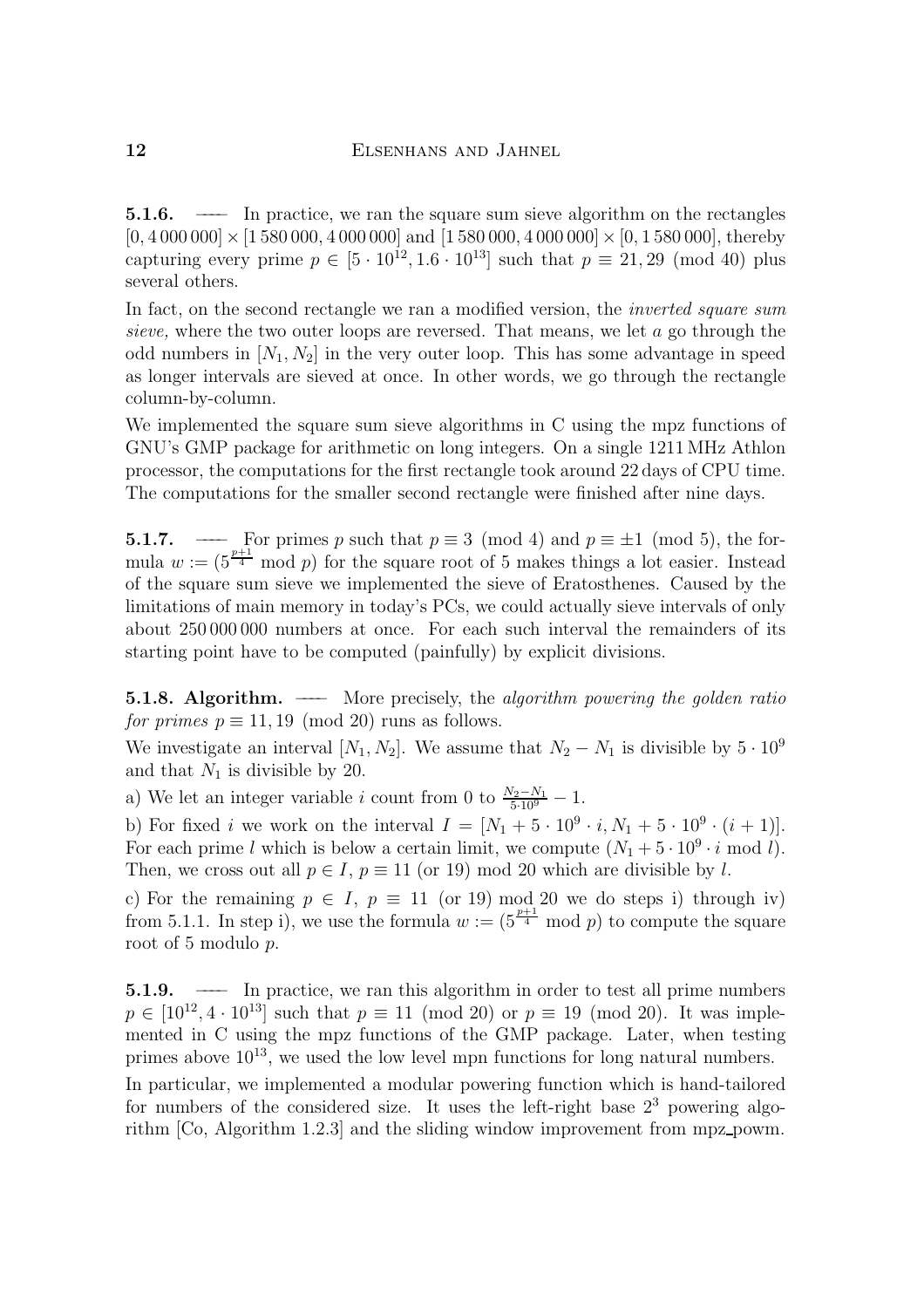Having done all these optimizations, work on the test interval  $[4 \cdot 10^{13}, 4 \cdot 10^{13} + 5 \cdot 10^{9}]$ <br>of 250 000 000 numbers p such that  $p \equiv 11 \pmod{20}$ , among them 19 955 067 primes, lasted 7:50 Minutes CPU time on a 1211 MHz Athlon processor. Sieving through  $\frac{1}{2}$  and  $\frac{1}{2}$  minutes  $\frac{1}{2}$  on a  $\frac{1}{2}$  minutes on a 1211 MHz  $\frac{1}{2}$  processor. Six  $\frac{1}{2}$  and  $\frac{1}{2}$  may also may done within the first  $\frac{1}{2}$  seconds

**5.1.10.** ——–– Similarly, for prime numbers p satisfying the simultaneous congruences  $p \equiv 1 \pmod{8}$  and  $p \equiv \pm 1 \pmod{5}$ , we implemented Shanks' algorithm [Co,  $\frac{1}{2}$  and p  $\frac{1}{2}$  is  $\frac{1}{2}$  to compute the square root of 5 modulo n  $A$ 

**5.1.11. Algorithm.** —— More precisely, the algorithm powering the golden ratio for primes  $p \equiv 1.9 \pmod{40}$  runs as follows.

 $\frac{1}{2}$   $\frac{1}{2}$   $\frac{1}{2}$   $\frac{1}{2}$   $\frac{1}{2}$   $\frac{1}{2}$   $\frac{1}{2}$   $\frac{1}{2}$   $\frac{1}{2}$   $\frac{1}{2}$   $\frac{1}{2}$   $\frac{1}{2}$   $\frac{1}{2}$   $\frac{1}{2}$   $\frac{1}{2}$   $\frac{1}{2}$   $\frac{1}{2}$   $\frac{1}{2}$   $\frac{1}{2}$   $\frac{1}{2}$   $\frac{1}{2}$   $\frac{1}{2}$  We investigate an interval  $[N_1, N_2]$ . We assume that  $N_2 - N_1$  is divisible by 10<sup>-0</sup><br>and that N<sub>c</sub> is divisible by 40

 $\frac{1}{\sqrt{M}}$  is divisible by  $\frac{1}{\sqrt{M}}$ . a) we let an integer variable i count from 0 to  $\frac{2}{10^{10}} - 1$ .

b) For fixed i we work on the interval  $I = [N_1 + 10^{-1} \cdot i, N_1 + 10^{-1} \cdot (i + 1)]$ . For each<br>prime l which is below a certain limit, we compute  $((N_1 + 10^{10} \cdot i) \mod l)$ . Then prime l which is below a certain limit, we compute  $((N_1 + 10^{-3} \cdot i) \mod i)$ . Then,<br>we cross out all  $n \in I$ ,  $n \equiv 1$  (or 0) (mod 40) which are divisible by l we cross out all  $p \in I$ ,  $p \equiv 1$  (or 9) (mod 40) which are divisible by l.

c) For the remaining  $p \in I$ ,  $p \equiv 1 \pmod{40}$  we do steps i) through iv) from 5.1.1. In step i), we use Shanks' algorithm to compute the square root of 5  $f(x)$  is the  $f(x)$  in step in  $f(x)$  and  $f(x)$  algorithm to compute the square root of  $5$ modulo p.

5.1.12. –––– We ran this algorithm on the interval [10<sup>12</sup>, 4 · 10<sup>13</sup>]. After all opthat  $p \equiv 1 \pmod{40}$ , among them 19954 152 primes, could be searched through on a 1211 MHz Athlon processor in 10:30 Minutes CPU time.

This is quite a lot more in comparison with the algorithm for  $p \equiv 11 \pmod{20}$ or  $p \equiv 19 \pmod{20}$ . The difference comes entirely from the more complicated procedure to compute  $\sqrt{5} \in \mathbb{F}_p$ .

**5.1.13. Remark.** —— At a certain moment, such a running time was no longer found reasonable. A direct computation of the Fibonacci numbers could be done as well. After several optimizations of the code of the direct methods, it turned out that only the 3 mod 4 case could still compete with them. We discuss the direct methods in the subsection below.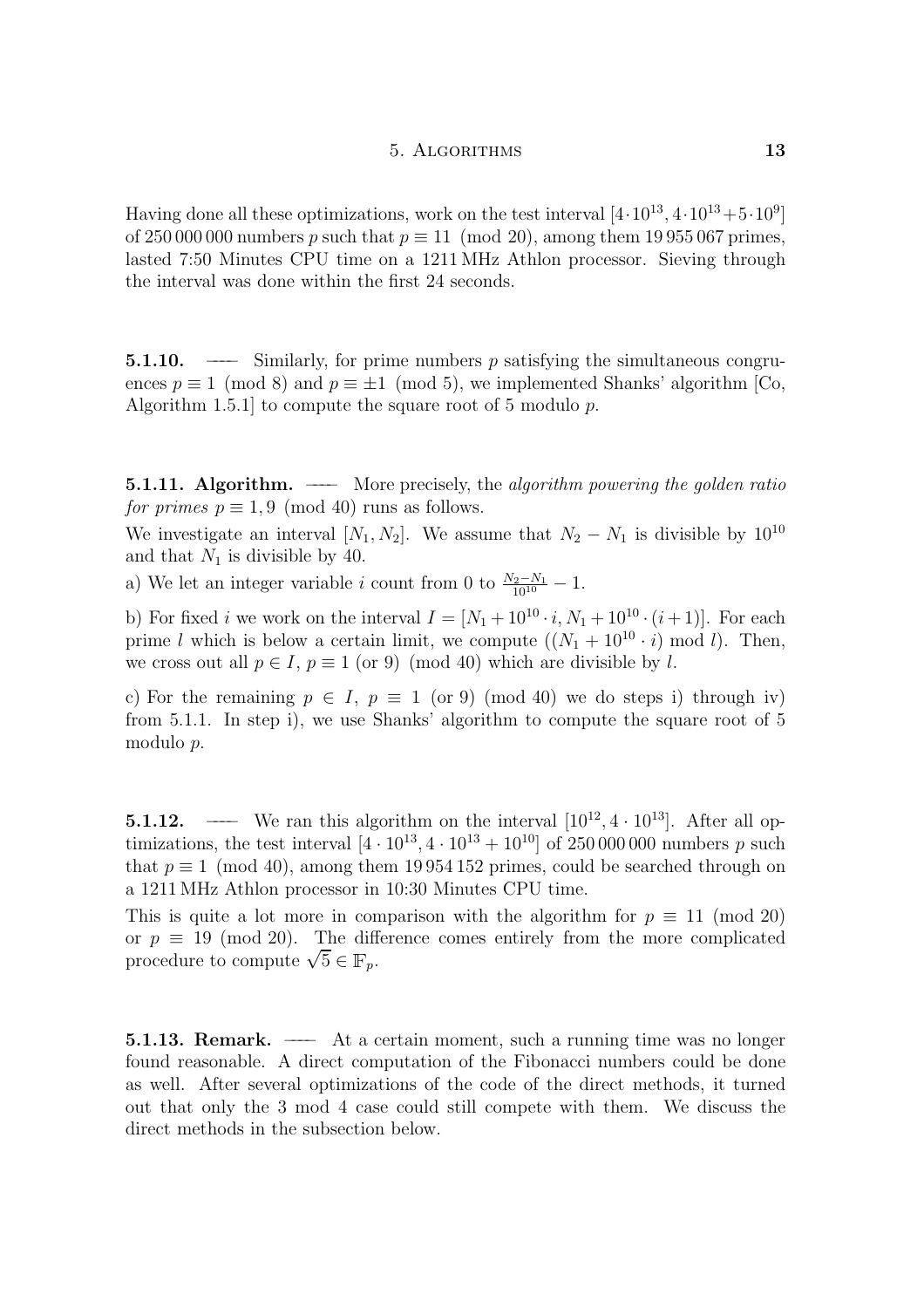#### Algorithms for a direct computation of<br>Fibonacci numbers  $5.2$

 $\frac{1}{2}$ . The fast computation of  $\frac{1}{2}$  is the fast computation of a  $\frac{1}{2}$   $\frac{1}{2}$  is the fact computation of a  $\frac{1}{2}$  is the fact computation of a  $\frac{1}{2}$  is the fact computation of a  $\frac{1}{2}$  is the fac number is presented in O. Forster's book  $\frac{1}{2}$ . It is based on the formulae formulae on the formulae formulae formulae for  $\frac{1}{2}$ .

$$
F_{2k-1} = F_k^2 + F_{k-1}^2,
$$
  
\n
$$
F_{2k} = F_k^2 + 2F_k F_{k-1}.
$$
\n(12)

and works in the spirit of the left-right binary powering algorithm using bits.<br>Our adaption uses modular operations modulo  $p^2$  instead of integer operations. An implementation in O. Forster's Pascal-style multi precision interpreter language ARIBAS looks like this. ARIBAS looks like this.

```
(* )<br>** Schnelle Berechnung der Fibonacci-Zahlen mittels der Formeln
(*------------------------------------------------------------------*)
** fib(2*k-1) = fib(k)**2 + fib(k-1)**2<br>fib(2*k) = fib(k)**2 + 2*fib(k)*fib(k-1)<br>** fib(2*k) = fib(k)**2 + 2*fib(k)*fib(k-1)
** Dabei werden alle Berechnungen mod m durchgeführt
** Dabei werden alle Berechnungen mod m durchgef¨uhrt
.<br>function fib(k,m : integer): integer;<br>var
b, x, y, xx, temp: integer;
      if k \leq 1 then return k end;
       x := 1; y := 0;<br>for h := hit longth(k)-? to
            xx := x*x \mod m;x := (xx + 2*x*y) \mod m;<br>x := (xx + v*x) \mod m;if bit_test(k, b) then
             temp := x;<br>x := (x + y) \mod xy := temp;_{\mathrm{end}};return x;
       return x;
(*--\rightarrow\mathcal{L}^* and the contribution of the contribution of the contribution of the contribution of the contribution of the contribution of the contribution of the contribution of the contribution of the contribution of the co
(* ein systematischer Versuch)<br>function test() : integer<br>var
       ptest : integer;<br>ptest : boolean;<br>n
\begin{cases}\n\text{for } p := 90000000001 \text{ to } 95000000001 \text{ by } 2 \text{ do} \\
\text{if } (p \text{ mod } 10000) = 1 \text{ then}\n\end{cases}end:<br>writeln("getestete Zahl: ", p);<br>and:
            text{if } x = \text{rab}. text{if } (p);
             if (ptest = true) then
                   if ((p \mod 5 = 2) or (p \mod 5 = 3)) then
                    \frac{1}{n} := fib(2*p+2,p*p);
                    r := \text{fib}(p-1, p*p);end;<br>if (r \le 30000000000000000) then
                    if (respectively) the state of the state of the state of the state of the state primary is the state of the state of the state of the state of the state of the state of the state of the state of the state of the state of t
                    end;
     end;<br>return(0);end;
       return(0);
end;
```
 $\alpha$  call to fib(k), computes ( $\alpha$  mod m). The model main function. The  $\alpha$ executes an outer loop which contains a Rabin-Miller composedness test. For a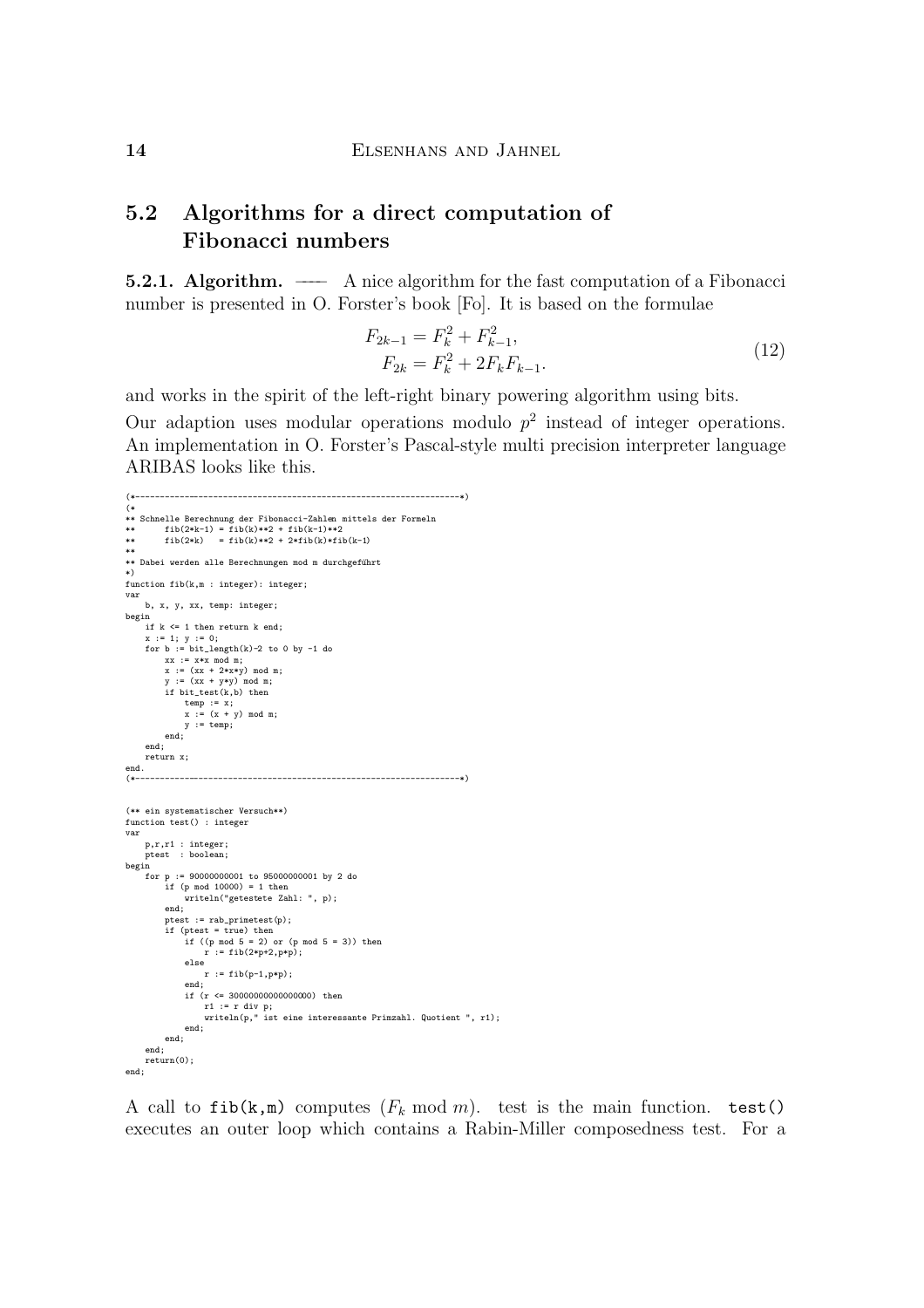pseudo prime p, it uses the function fib to compute  $(F_{p-1} \mod p^2)$  or  $(F_{2p+2} \mod p^2)$ .<br>As these are divisible by p we output the quotient instead. Note that in order to limit  $\frac{1}{\sqrt{2}}$  the set of the contract the quotient is rather small. the output size we actually write an output only when the quotient is rather small.

5.2.2. ––––– ARIBAS is fast enough to ensure that this algorithm could be run from  $p = 7$  up to  $10^{11}$ . We worked on ten PCs in parallel for five days. That was our first bigger computing project concerning this problem. It showed that no ovecontional primes  $p \ge 10^{11}$  do evist thereby a establishing a lightword that version of exceptional primes  $p < 10$  – do exist, thereby a establishing a lightweight version of<br>Theorem 4.5 Theorem 4.5.

5.2.3. –––– The running time made it clear that we had approached to the limalgorithm was ported to C. For the arithmetic on long integers we used the mpz functions of GMP. After only one further optimization, the integration of a version of the sieve of Eratosthenes, the interval  $[10^{11} 10^{12}]$  could be attacked. A test interval the sieve of Eratosthenes, the interval  $[10^{-5}, 10^{-5}]$  could be attacked. A test interval<br>of 250,000,000 numbers was dealt with on a 1911 MHz. Athlon processor in around of 250 000 000 numbers was dealt with on a 1211 MHz Athlon processor in around  $\frac{40}{10^{11}}$   $\frac{10^{12}}{10^{12}}$  was finished in less than five days through  $[10, 10]$  was finished in less than five days.

**5.2.4.** –—–– For the interval  $[10^{12}, 10^{13}]$ , the methods which compute  $\sqrt{5} \in \mathbb{F}_p$  and square the golden ratio were introduced as they were faster than our implementation of O. Forster's algorithm at that time. For this reason, only the case  $p \equiv \pm 2 \pmod{5}$  $\frac{1}{2}$  of O. Forster's algorithm at took us around 20 days on top PCs was done by Forster's algorithm. It took us around 20 days on ten PCs.

# 6 Optimizations

## 6.1 Sieving

**6.1.1.** —— Near  $10^{14}$ , one of about 32 numbers is prime. We work in a fixed prime residue class modulo 10, 20, or 40 but still, only one of about 13 numbers prime residue class modulo 10, 20, or 10 but still, only one of about 13 numbers is is prime. We feel that the computations of  $(r_{p\pm 1} \mod p^2)$  should take the main<br>part of the running time of our programs. Our goal is therefore to rapidly exclude part of the running time of our programs. Our goal is, therefore, to rapidly exclude  $(\text{min})$  the non-primes from the list and the time on the time on the time on the time on the time on the time on the time on the time on the time on the time on the time on the time on the time on the time on the time on

remaining numbers.<br>There are various methods to generate the list of all primes within an interval. Unfortunately, this section of our code is not as harmless as one could hope for. In fact, for an individual number  $p$ , one might have the idea to decide whether it is probably prime by computing  $(F_{p\pm 1} \mod p)$ . That is the Fibonacci composedness test. It would, unfortunately, not reduce our computational load a lot as it is almost as complex as the main computation. This clearly indicates the problem that the standard "pseudo primality tests" which are designed to test individual numbers standard  $\mathbf{r}$  which are designed to test individual numbers  $\mathbf{r}$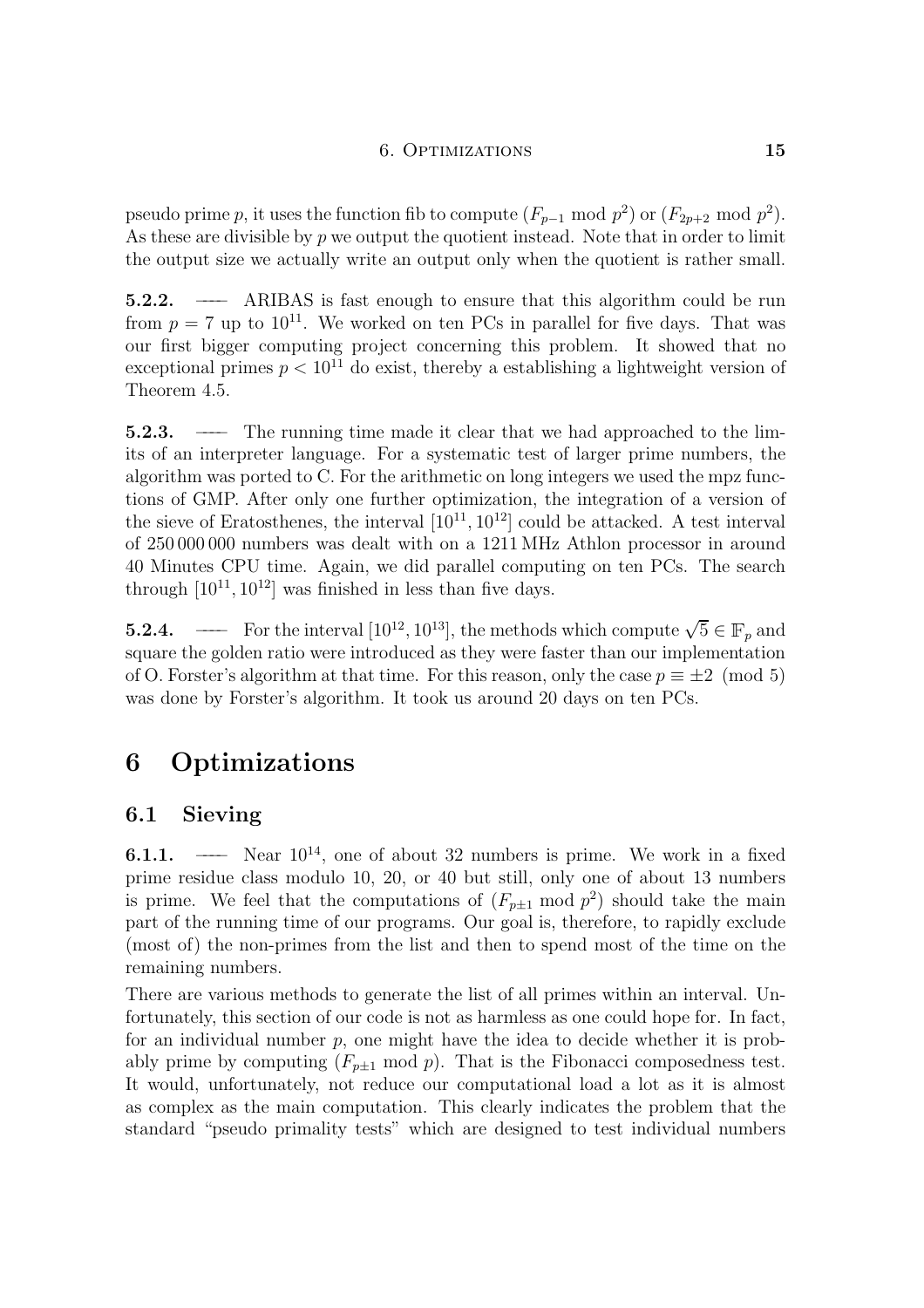are not well suited for our purposes. In this subsection, we will explain what we did instead in order to speed up this part of the program. instead in order to speed up the problem up the problem  $\mathbf{r}$ 

6.1.2. —— Our first programs in ARIBAS in fact used the internal primality test to check each number in the interval individually. At the ARIBAS level, this is optimal because it involves only one instruction for the interpreter.

When we migrated our programs to C, using the GMP library, we first tried the same. We used the function mpz\_probab\_prime with one repetition for every number to be tested. It turned out that this program was enormously inefficient. It took about 50 per cent of the running time for primality testing and 50 per cent for the computation of Fibonacci numbers. However, it could easily be tuned by a naive implementation of the sieve of Eratosthenes in intervals of length 1000000.

We first combined sieving by small primes and the mpz\_probab\_prime function because sieving by huge primes is slow. This made sure that the computation of Fibonacci numbers took the major part of the running time. However, mpz\_probab\_prime is not at all intended to be combined with a sieve. In fact, it checks divisibility by small primes once more. Thus, an optimization of the code for the Fibonacci numbers reversed the relation again. It became necessary to carry out a further optimization of the generation of the list of primes. We decided to abandon all pseudo primality tests. Further, we enlarged the length of the array of up to  $250\,000\,000$  numbers to minimize the number of initializations.

In principle, the sieve works as follows. Recall that we used different algorithms for the computation of the Fibonacci numbers, depending on the residue class of  $p$ for the computation of the Fibonacci numbers, depending on the residue class of  $p$ <br>modulo 10–20, or 40. This leads to a sieve in which the number  $\mathcal{L}$  ,  $\mathcal{L}$  ,  $\mathcal{L}$  ,  $\mathcal{L}$  and the number in which the number is the number in which the number is the number of  $\mathcal{L}$ 

 $S(\cdot)$  := starting point +  $\sigma$  point + modulus  $\sigma$ 

is represented by array position  $i$ . Since all our moduli are divisible by 2 and 5 we do no longer sieve by these two numbers.

Such a sieve is still easy to use. Given a prime  $p \neq 2, 5$ , one has to compute the array index  $i_0$  of the first number which is divisible by p. Then, one can cross out the numbers at the indices  $i_0$ ,  $i_0 + n$ ,  $i_0 + 2n$ , until the end of the sieve is reached the indices at the indices  $v_0, v_0 + p, v_0 + 2p, \ldots$  which the end of the sieve is reached.

**6.1.3. Optimization for the Cache Memory.** —— An array of the size above fits into the memory of today's PCs but it does not fit into the cache. Thus, the speed-limiting part is the transfer between CPU and memory. Sieving by big primes is like a random access to single by tes. The memory manager has to transfer one block to the cache memory, change one byte, and then transfer the whole block back to the memory. This is the limiting bottleneck.

To avoid this problem as far as possible, we built a *two stage sieve*. To avoid the problem as far as  $\mathbf{r}$  as  $\mathbf{r}$  as  $\mathbf{r}$  as possible, we built a two stage sizes.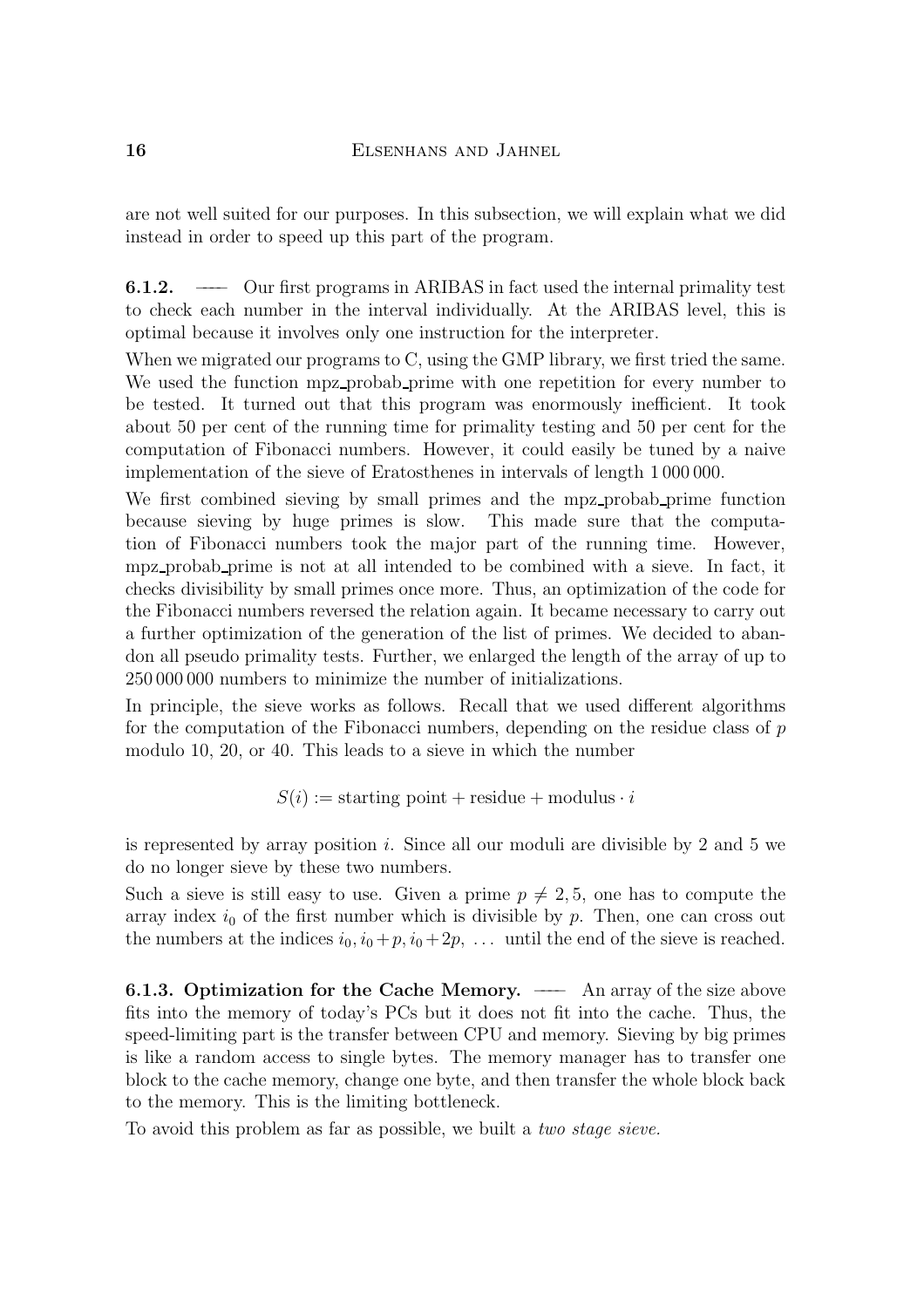In the first stage, we sieve by the first 25 000, the "small", primes. For that, we divide the sieve further into segments of length 30 000. These two constants were found to be optimal in practical tests. They are heavily machine dependent.

The first stage is now easily explained. In a first step, we sieve the first segment by all small primes. Then, we sieve the second segment by all small primes. We continue in that way until the end of the sieve is reached.

 $\mathbf{r}$  is reached. The end of the single is reached. In the second stage, we work with all relevant "big" primes on the complete sieve,

as usual.<br>The result of this strategy is a sieve whose segments fit into the machine's cache. Thus, the speed of the first sieve stage is the speed of the cache, not the speed of the memory. The speed of the second stage is limited by the initialization.

 $\sim$   $\frac{1}{\sqrt{2}}$  second stage is limited by the second stage is limited by the initialization. On our machines the two stage sieve is twice as fast as the ordinary sieve.

**6.1.4.** —— The choice of the prime limit for sieving is a point of interest, too.<br>As we search for one very particular example, it would do no harm if, from to time, we test a composite number p for  $p^2|F_{p\pm 1}$ . When the computer would tell us time, we test a composite number p for  $p|F_{p\pm 1}$ . When the computer would tell us<br> $n^2$  divides  $F_{\pm \pm}$  which in fact, it never did then it would be easy to do a reliable  $p$  divides  $F_{p\pm1}$  which, in fact, it never did then it would be easy to do a reliable<br>primality tost primality test.<br>As long as we sieve by small primes, it is clear that lots of numbers will be crossed

out in a short time and this will reduce the running time as it reduces the number out in a short time and time will reduce the running time as it reduces the number of times the actual computation of  $(r_{p\pm1}$  mod p  $)$  is called. Afterwards, when we<br>siave by larger primes the situation is no more that clear. We will often cross out a sieve by larger primes, the situation is no more that clear. We will often cross out a number repeatedly which was crossed out already before. This means, it can happen that further sieving costs actually more time than it saves.

Our tests show nevertheless that it is best to sieve *almost* till to the square root of the numbers to be tested. We introduced an automatic choice of the variable prime limit as  $\frac{\sqrt{p}}{\log \sqrt{p}}$  which means we sieve by the first  $\frac{\sqrt{p}}{\log \sqrt{p}}$  primes. Here, p means the first prime of the interval we want to go through  $\frac{\sqrt{p}}{g}$  $\log \sqrt{p}$  Primes. Here, *p* means the first prime of the interval we want to go through.

**6.1.5.** —— Another optimization was done by looking at the prime three. Every third number is crossed out when sieving by this prime and, when sieving by a  $\frac{1}{2}$  this cross out when since  $\frac{1}{2}$  is  $\frac{1}{2}$  in  $\frac{1}{2}$  in  $\frac{1}{2}$  by three and, already  $\log$  prime, every third step hits a number which is divisible by three and already

crossed out.<br>Thus, we can work more efficiently as follows. Let  $p$  be a prime bigger than three and coprime to the modulus. We compute  $i_0$ , the first index of a number divisible by p. Then, we calculate the remainder of the corresponding number modulo three. If it is zero then we skip  $i_0$  and continue with  $i_0 := i_0 + p$ . Now,  $i_0$  corresponds to the first number in the sieve which is divisible by  $p$  but not by three. Thus, we must cross out  $i_0, i_0 + p, i_0 + 3p, i_0 + 4p, i_0 + 6p, \ldots$  or  $i_0, i_0 + 2p, i_0 + 3p, i_0 + 5p, i_0 + 6p, \ldots$  $\frac{1}{2}$  in  $\frac{1}{2}$ ,  $\frac{1}{2}$ ,  $\frac{1}{2}$ ,  $\frac{1}{2}$ ,  $\frac{1}{2}$ ,  $\frac{1}{2}$ ,  $\frac{1}{2}$ ,  $\frac{1}{2}$ ,  $\frac{1}{2}$ ,  $\frac{1}{2}$ ,  $\frac{1}{2}$ ,  $\frac{1}{2}$ ,  $\frac{1}{2}$ ,  $\frac{1}{2}$ ,  $\frac{1}{2}$ ,  $\frac{1}{2}$ ,  $\frac{1}{2}$ ,  $\frac{1}{2}$ ,  $\frac{1}{2}$ ,  $\frac{1}{2}$  or  $\frac{1}{2}$  whether  $\frac{1}{2}$   $\frac{1}{2}$  corresponds to a number which is divisible by three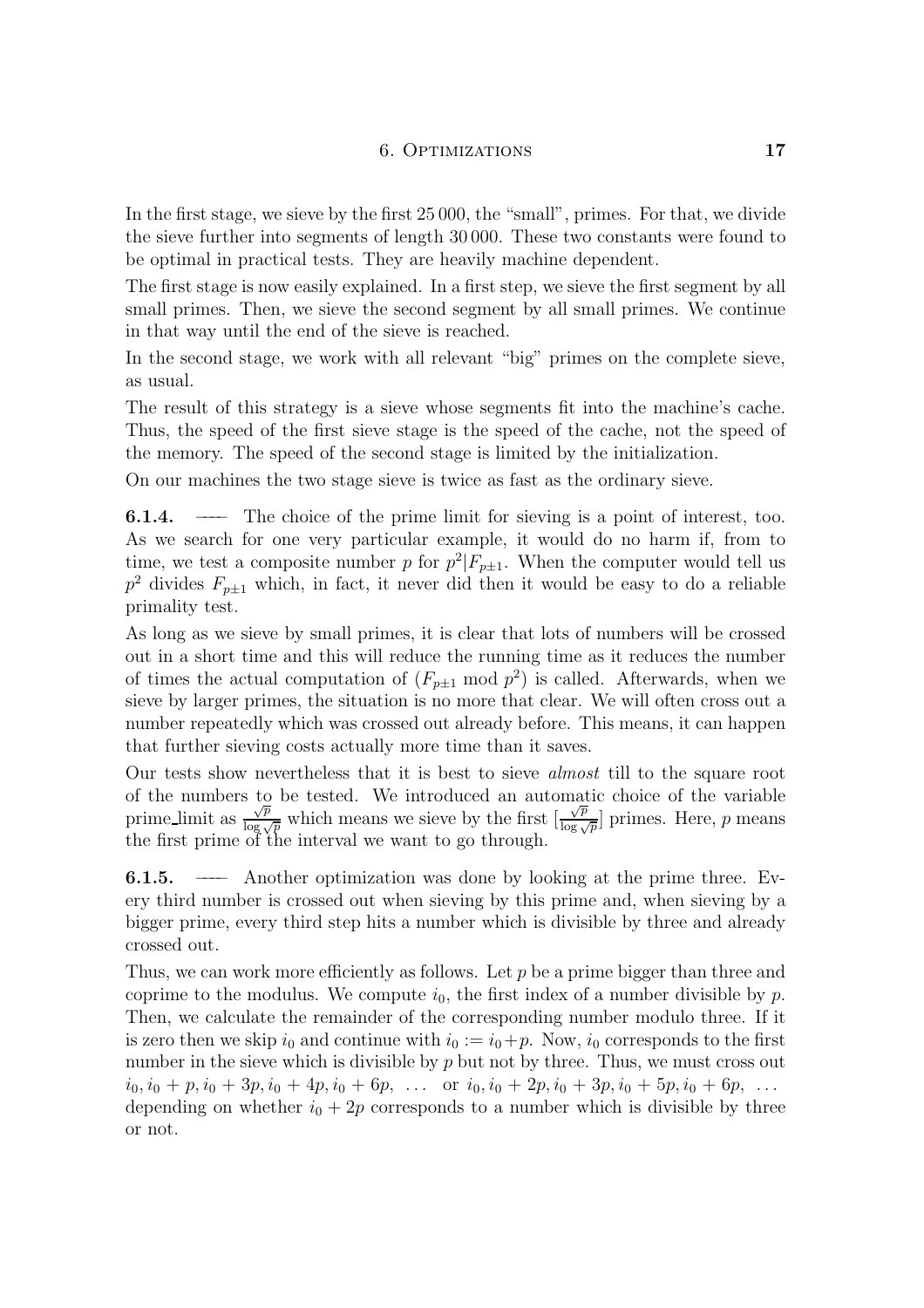### $\mathbf{F}$  and Montgomery Representation

**6.2.1.** —— The algorithms for the computation of Fibonacci numbers modulo  $m$  explained so far spend the lion's share of their running time on the divisions by  $m$  which occur as the final steps of modular operations such as  $x := (xx + 2*x*y) \mod m$ . Unfortunately, on today's PC processors, divisions are by far slower than multiplications or even additions.

An ingenious method to avoid most of the divisions in a modular powering operation is due to P. L. Montgomery  $[Mo]$ . We use an adaption of Montgomery's method to O. Forster's algorithm which works as follows.

Let  $R$  be the smallest positive integer which does no more fit into one machine word. That will normally be a power of two. On our machines,  $R = 2^{32}$ . Recall that all operations on unsigned integers in  $C$  are automatically modular operations modulo  $R$ . We choose some exponent *n* such that the modulus  $m = p^2$  fulfills  $m \leq \frac{R^n}{5}$ . In our situation  $p < 10^{14}$ , therefore  $m = p^2 < 10^{28} < \frac{2^{96}}{5}$ , such that  $n = 3$  will be sufficient. Instead of the variables  $x, y, \dots \in \mathbb{Z}/m\mathbb{Z}$ , we work with their *Montgomery rep-*<br>*resentations*  $x_M, y_M, \dots \in \mathbb{Z}$ . These numbers are not entirely unique but bound to be integers from the interval  $[0, \frac{R^n}{5})$  fulfilling  $x_M \equiv R^n x \pmod{m}$ . This means that modular divisions still have to be done in some initialization step, one for each going to execute!

going to execute! A modular operation, for example  $x := ((x + \angle xy) \mod m)$ , is translated into its<br>Montagmery counterpart. In the example this is  $\mathcal{M}_{\mathbf{p}}$  counterpart. In the example this is is in the example this is is is in the example this is is is in the example that  $\mathbf{p}$ 

$$
x_M := \left(\frac{x_M^2 + 2x_M y_M}{R^n} \mod m\right).
$$

We see here that  $x_M, y_M < \frac{\kappa}{5}$  implies  $x_M^2 + 2x_My_M < 3 \cdot \frac{\kappa}{25}$ <br>O Forster's algorithm shows that we always have to compute  $\frac{5}{5}$  implies  $x_M + 2x_My_M < 3 \cdot \frac{25}{25}$ . An inspection of O. Forster's algorithm shows that we always have to compute  $(\frac{R_n}{R_n} \mod m)$  for<br>
some  $A < 5 \cdot \frac{R^{2n}}{25} = \frac{R^{2n}}{5}$ .<br>  $A \mapsto \left(\frac{A}{R_n} \mod m\right)$ 

$$
A \mapsto \left(\frac{A}{R^n} \bmod m\right)
$$

is Montgomery's REDC function. It occurs everywhere in the algorithm where normally a reduction modulo m, i.e.  $A \mapsto (A \mod m)$ , would be done.

This looks as if we had not won anything. But, in fact, we won a lot as for computer  $\frac{1}{2}$  hardware it is much easier to compute  $\left(\frac{A}{2}\right)$  mod m), which is a "reduction from hardware it is much easier to compute  $\left(\frac{R}{R'}\right)$ <br>helow" than  $(A \mod m)$  which is a "reduc  $R^n$  mode m m above and usually involves  $\begin{pmatrix} 1 & 1 & 1 & 1 \end{pmatrix}$  which is a model which is a model which is a  $\begin{pmatrix} 1 & 1 & 1 \end{pmatrix}$ trial divisions.<br>Indeed, A fits into  $2n$  machine words. It has  $2n$  so-called *limbs*. The rightmost,

i.e. the least significant,  $n$  of those have to be transformed into zero by adding some suitable multiple of m. Then, these n limbs may simply be omitted. suitable multiple of multiple of multiple of multiple of  $\mathbf{r}$  is may simply be obtained.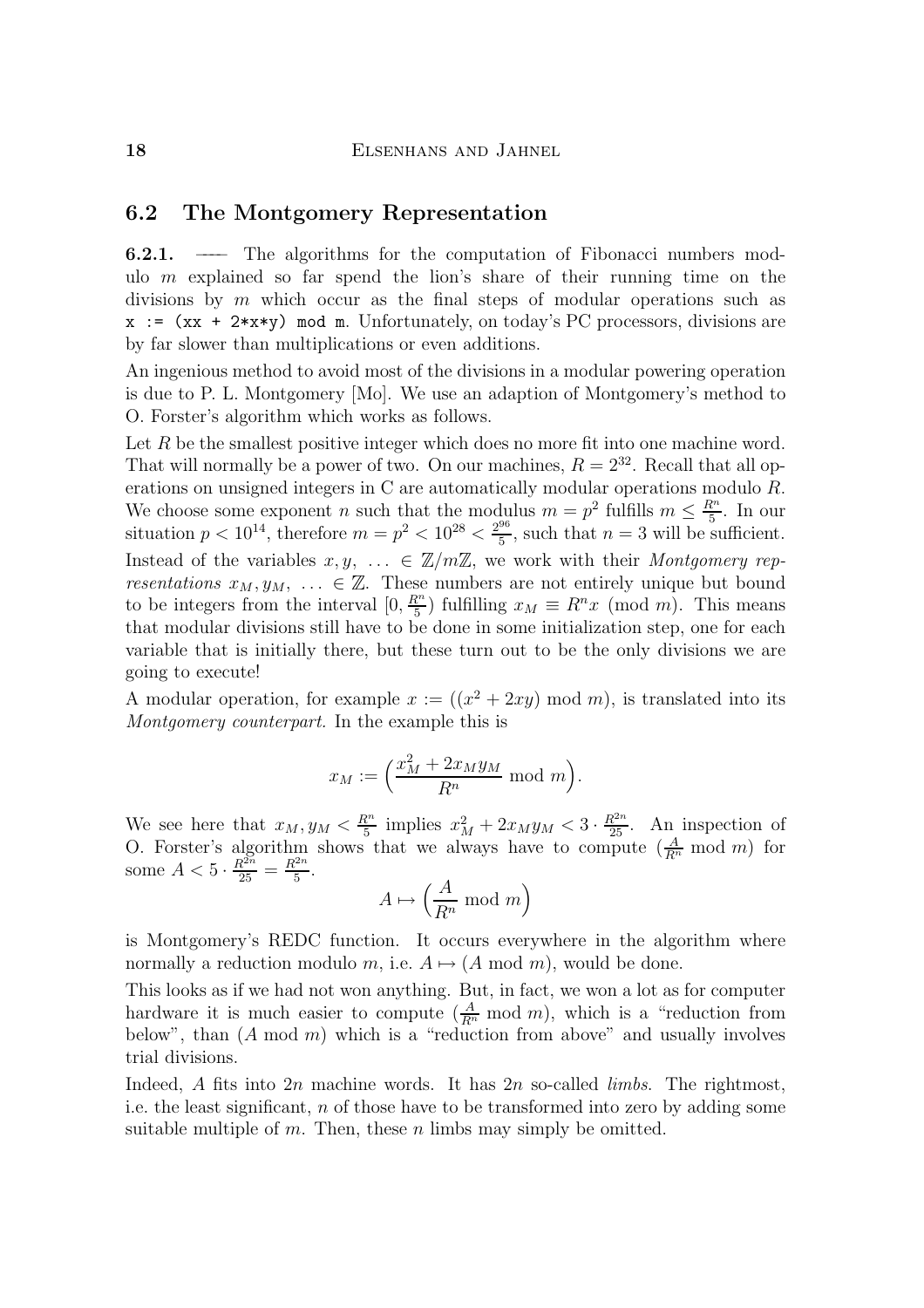Which multiple of m is the suitable one that erases the rightmost limb  $A_0$  of A?<br>Well,  $q \cdot m$  for  $q := (-A_0 \cdot m^{-1} \mod R)$  will do. This operation is in fact an ordinary multiplication of unsigned integers in C as  $(-A_0)$  on unsigned integers means  $(R-A_0)$  and multiplication is automatically modulo R. We add  $q \cdot m$  to A and remove the last limb. This procedure of transforming the rightmost machine word of A into zero and removing it has to be repeated n times.

Still, m needs to be inverted modulo  $R = 2^{32}$ . The naive approach for this would be to use Euclid's extended algorithm which, unfortunately, involves quite a number of divisions. At least, we observe that it is necessary to do this only once, not  $n$  times although there are  $n$  iterations. However, for the purpose of inverting an odd number modulo  $2^{32}$ , there exists a very elegant and highly efficient C macro in GMP, named modlimb\_invert. It uses a table of the modular inverses of all odd integers modulo  $2^8$  and then executes two Hensel's lifts in a row. Note that, if integers modulo 2° and then executes two Hensel's lifts in a row. Note that, if  $i \cdot n \equiv 1 \pmod{N}$  then  $(2i - i^2 \cdot n) \cdot n \equiv 1 \pmod{N^2}$ . We observe that in this particular case, we need no division for the Hensel's lift.  $v \cdot n$  ·  $n = 1$  (mod N). We observe that, in this sign for the Hensel's lift

particular case, we need no division for the Hensel's lift. What is the size of the representative of  $\left(\frac{A}{R^n}\right)$  mod m found? We have  $A < \frac{R^{2n}}{5}$ <br>We add to that less than  $R^n m$  and divide by  $R^n$ . Thus, the representative is less than 5<br>เจท we add to that less than  $R^m$  and divide by  $R^m$ . Thus, the representative is less than

$$
\frac{\frac{R^{2n}}{5} + R^n m}{R^n} = \frac{R^n}{5} + m.
$$

We want REDC(A)  $\langle R_n^m \rangle$ , the same inequality we have for all variables in Montgomery representation. To reach that, we may now simply subtract  $m$  in the case we found an outcome  $\geq \frac{R^n}{5}$ . (This is the point where we use  $m \leq \frac{R^n}{5}$ .) Our version of REDC looks as follows. In order to optimize for speed, we designed it as a C macro, not as a function.

 $\ddot{\phantom{0}}$ 

 $\ddot{\phantom{0}}$ 

it as a C macro, not as a function.

```
#define REDC(mp, n, Nprim, tp)<br>do {
mp\_limb_t cy;\mathbb{E}_{\mathbf{m}} is the contract of the contract of the contract of the contract of the contract of the contract of the contract of the contract of the contract of the contract of the contract of the contract of the contrac
 \frac{1}{\sqrt{2}}qu = tp[0] * Nprim;<br>
/* q = tp[0] * Nprim; mod 2^32. Reduktion mod 2^32 von selber! */ \
  mpn_incr_u (tp + n, cy); \qquad \qquad \qquad \rangle\frac{1}{\sqrt{2}}\overline{1}if (tp[n - 1] > = 0x33333333) /* 2^32 / 5. */ mpn\_sub_n (tp, tp, mp, n);\lim_{x \to a} (tp, tp, mp, n);
```
It is typically called as REDC (m, REDC\_BREITE, invm, ?);, with various variables in the place of the ?, after invm is set by modlimb\_invert (invm, m[0]); and in the plance of the place of the set of the place of the set of  $\text{REDC\_BREITE} = 3$ .

At the very end of our algorithm we find  $(F_k)_M$ , the desired Fibonacci number in its At the very end of our algorithm we find  $(e_k)$   $_M$ , the desired Fibonacci number in its  $M_{\odot}$  representation. To convert back, we just need one more call to  $R_{\odot}$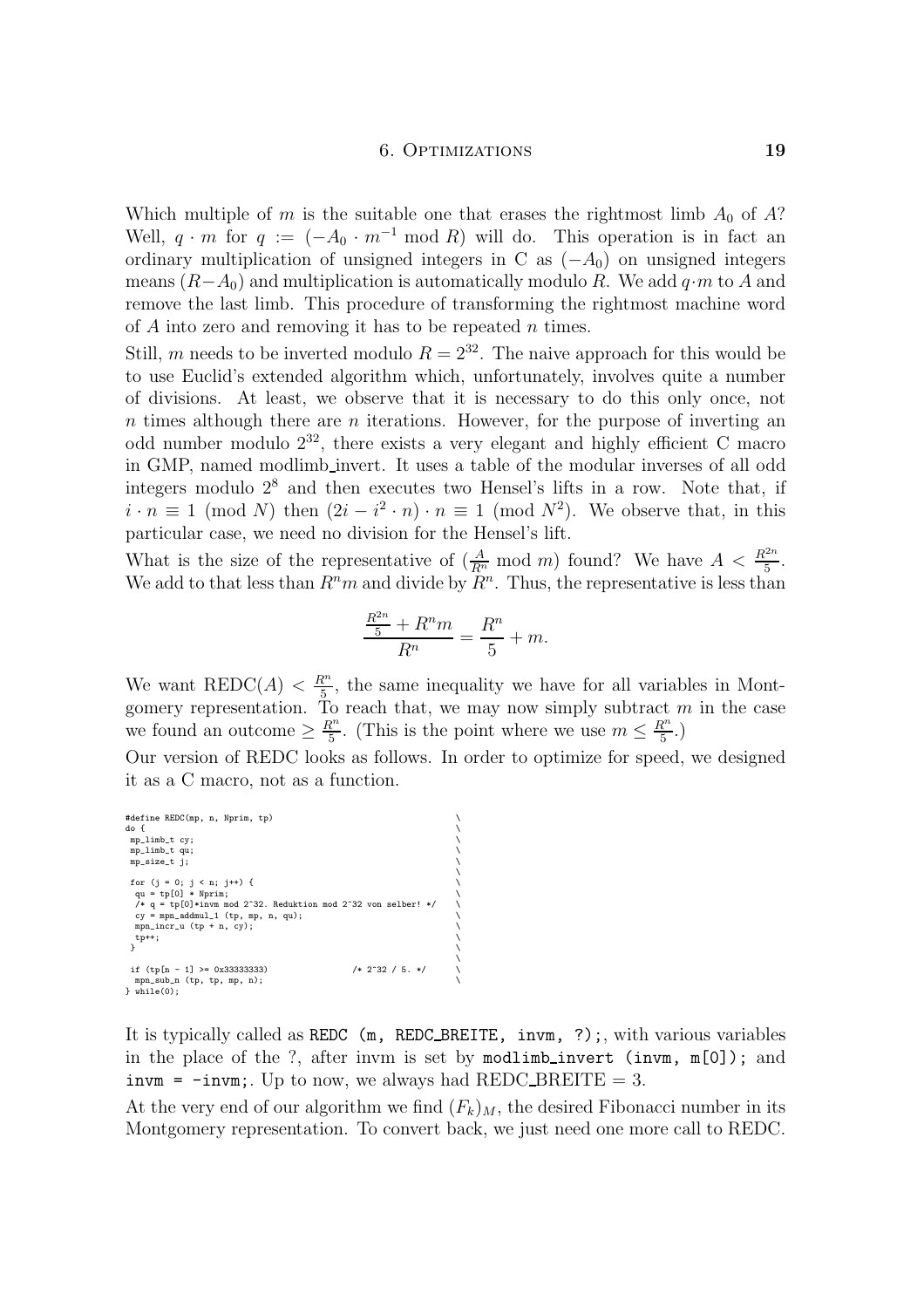Indeed,

$$
(F_k \bmod m) = \left(\frac{F_k R^n}{R^n} \bmod m\right) = \left(\frac{(F_k)_M}{R^n} \bmod m\right) = \text{REDC}((F_k)_M).
$$

Further,  $(F_k)_M < \frac{K^2}{5}$  implies

$$
REDC((F_k)_M) < \frac{\frac{R^n}{5} + R^n \cdot m}{R^n} = \frac{1}{5} + m,
$$

i.e. REDC( $(F_k)_M$ )  $\leq m$ .<br>We note explicitly that there is quite a dangerous trap at this point. The residue 0, the one we are in fact looking for, will not be reported as 0 but as  $m$ . We work around this by outputting residues of small *absolute* value. If  $(r \mod m)$  is found and  $r$  is not below a certain output limit then  $m = r$  is computed and compared and r is not be interesting a certain output limit the m  $\frac{1}{2}$  rate and computed and computed and computed and compared and computed and computed and computed and computed and computed and computed and computed and co with that limit.

**6.2.2. Remark.** —— The integration of the Montgomery representation into our algorithm allowed us to avoid practically all the divisions. This caused a stunning algorithm allowed us to avoid practically all the divisions. This caused a stunning reduction of the running time to about one third of its original value.

### 6.3 Other Optimizations

**6.3.1.** —— We introduced several other optimizations. One, which is worth a mention, is the integration of a pre-computation for the first seven binary digits of p. Note, if we let  $p$  go linearly through a large interval then its first seven digits will change very slowly. This means, as a study of our algorithm for the computation of  $(F_p \mod p^2)$  shows, that the same first seven steps will be done again and again. of  $(r_p$  mod p<sup>2</sup> shows, that the same first seven steps will be done again and again.<br>We avoid this and do these steps once as a pre-computation. As  $10^{14}$  consists We avoid this and do these steps once, as a pre-computation. As  $10^{-1}$  consists of 47 binary digits this saves about 14 per cent of the running time of 47 binary digits this saves about 14 per cent of the running time.<br>Of course,  $p$  is not a constant for the outer loop of our program and its first seven

binary digits are only almost constant. One needs to watch out for the moment  $\frac{1}{2}$  and  $\frac{1}{2}$  are  $\frac{1}{2}$  almost constant. One needs to watch out for the moment. when the seventh digital of p changes.

**6.3.2.** —— Another improvement by a few per cent was obtained through the switch to a different algorithm for the computation of the Fibonacci numbers. Our hand-tailored approach computes the k-th Fibonacci number  $F_k$  simultaneously  $\sum_{k=1}^{\infty}$  out the k-th Lucas number  $V_k$ . It is based on the formulae with the k-th Lucas number  $\kappa$  is based on the formulae on the formulae on the formulae on the formulae on the formulae on the formulae on the formulae on the formulae on the formulae on the formulae on the formulae on

$$
F_{2k} = F_k V_k,
$$
  
\n
$$
V_{2k} = V_k^2 + 2(-1)^{k+1},
$$
  
\n
$$
F_{2k+1} = \frac{F_k V_k + V_k^2}{2} + (-1)^{k+1},
$$
  
\n
$$
V_{2k+1} = F_{2k+1} + 2F_k V_k.
$$
\n(13)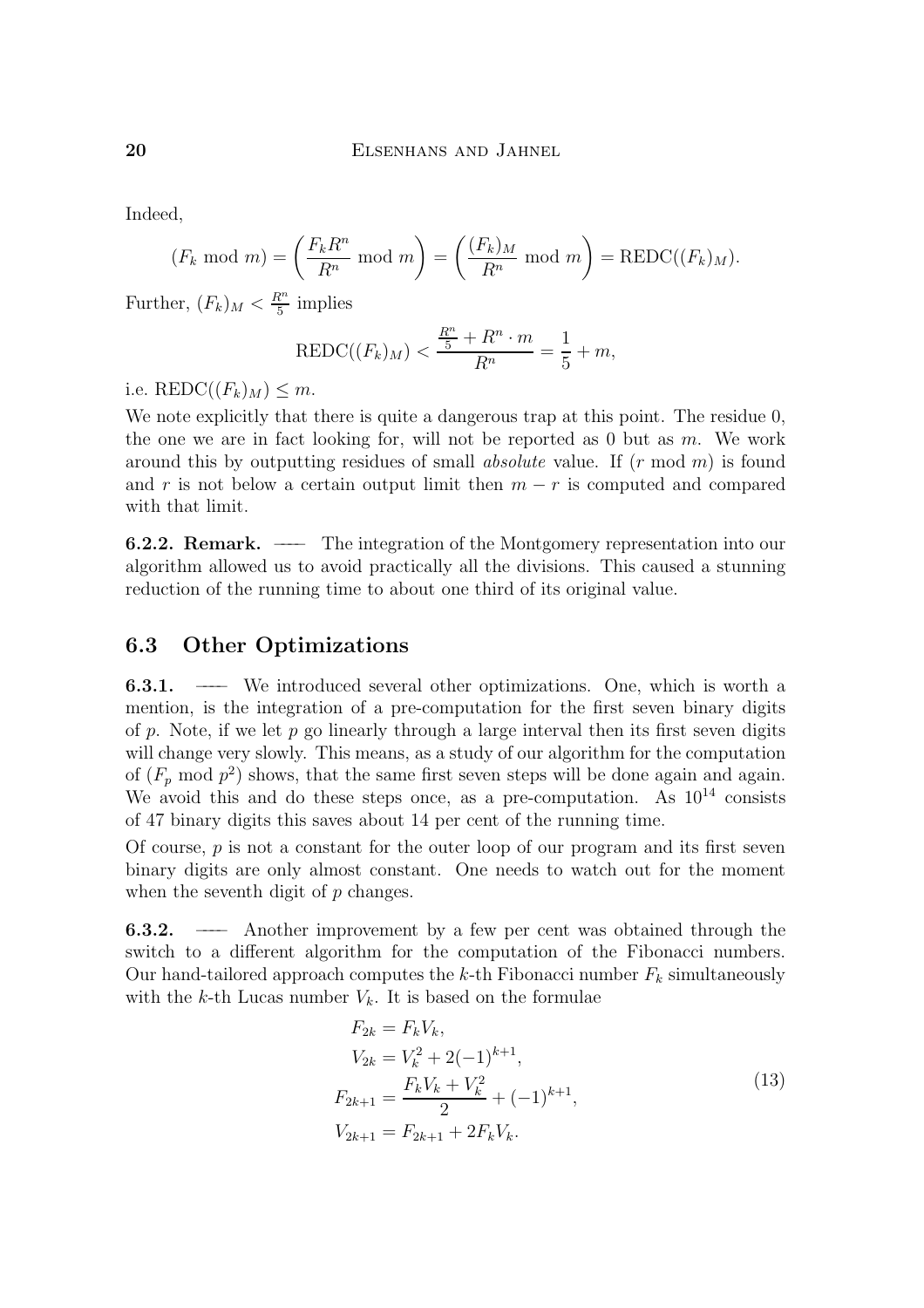This is faster than the algorithm explained above as it involves only one multiplication and one squaring operation instead of one multiplication and two squaring operation as It seems here that the number of multiplications and the number of squaring operations determine the running time. Multiplications by two are not counted as multiplications as they are simple bit shifts. Bit shifts and additions are a lot faster than multiplications while a squaring operation costs about two thirds. of what a multiplication costs.

From that point of view there should exist an even better algorithm. One can make use of the formulae

$$
F_{2k+1} = 4F_k^2 - F_{k-1}^2 + 2(-1)^k,
$$
  
\n
$$
F_{2k-1} = F_k^2 + F_{k-1}^2,
$$
  
\n
$$
F_{2k} = F_{2k+1} - F_{2k-1}
$$
\n(14)

which we found in the GMP source code. If we meet a bit which is set then we continue with  $F_{2k+1}$  and  $F_{2k}$ . Otherwise, with  $F_{2k}$  and  $F_{2k-1}$ .

Here, there are only two squaring operations involved and no multiplications, at all. This should be very hard to beat. Our tests, however, unearthed that the program made from  $(14)$  ran approximately ten per cent slower than the program made from  $(13)$ . For that reason, we worked finally with  $(13)$ . Nevertheless, we expect that for larger numbers  $p$ , in a situation where additions and bit shifts contribute even less proportion to the running time, an algorithm using  $(14)$  should actually even less proportion to the running time, an algorithm using  $(1-)$  should actually run faster. It is possible that this is the case from the moment on that  $p^2 > 2^{10}$  does<br>no longer fit into three limbs but occupies four no longer fit into three limbs but occupies four.

**6.3.3.** ——– Some other optimizations are of a more practical nature. For example, instead of GMP's mpz functions we used the low level mpn functions for long natural numbers. Further, we employed some internal GMP low level functions although this is not recommended by the GMP documentation.

The point is that the size of the numbers appearing in our calculations is a-priori known to us and basically always the same. When, for example, we multiply two numbers, then it does not make sense always to check whether the base case multiplication, the Karatsuba scheme, or the FFT algorithm will be fastest. In our case, plication, the Francisca scheme, or the FFT algorithm will be fasted. In our case,<br>mpp mul becoese is elweve the festest of the three, therefore we call it directly. mpn mul basecase is always the fastest of the three, therefore we call it directly.

## $\overline{\mathcal{L}}$

6.4.1. –––– As a consequence of all the optimizations described, the CPU time it bers p such that  $p \equiv 3 \pmod{10}$ , among them 19955355 primes, was reduced to 8:08 Minutes. Sieving is done in the first 24 seconds.  $\frac{1}{\sqrt{2}}$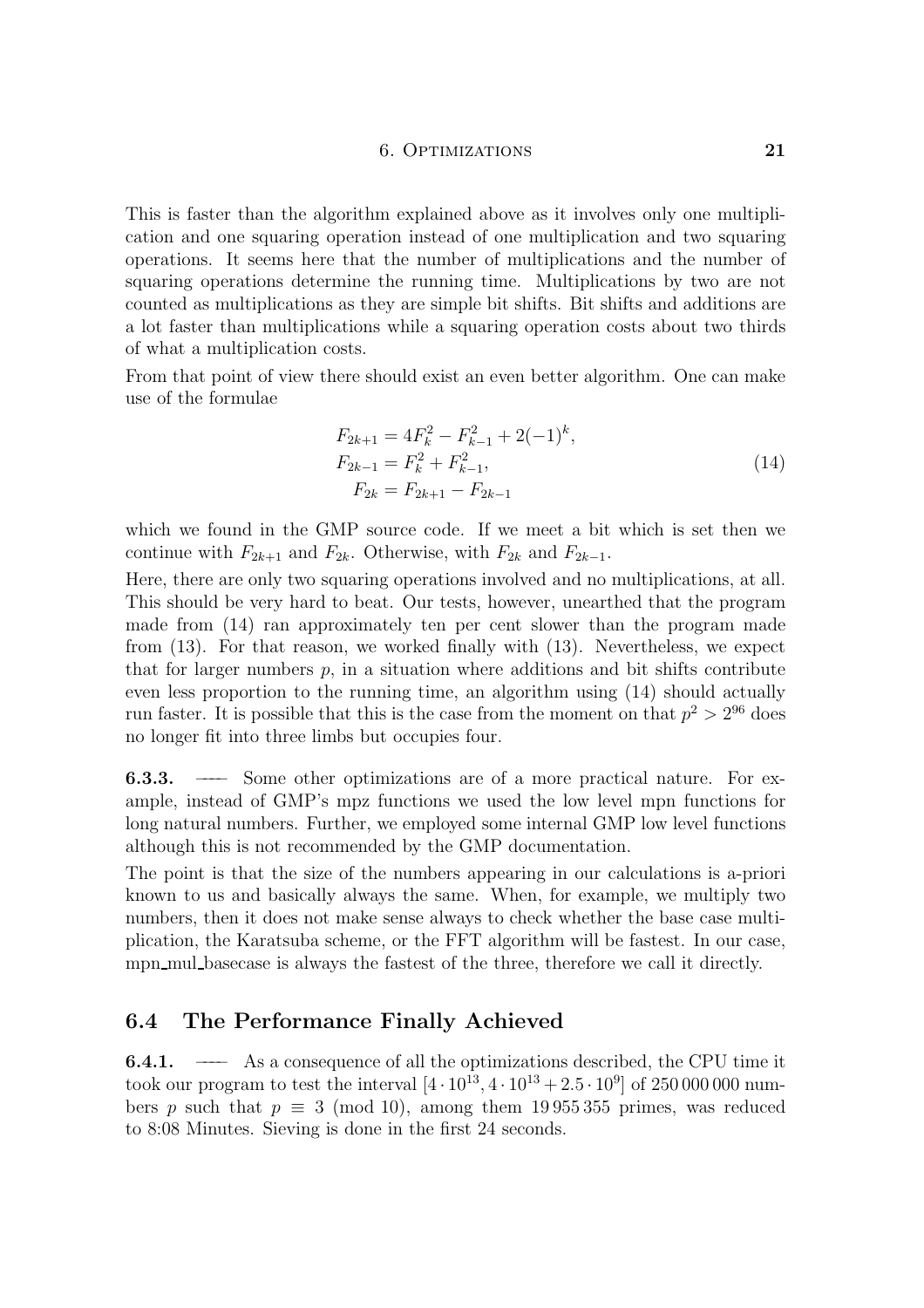The tests were made on a 1211 MHz Athlon processor. For comparison, on a 1673 MHz Athlon processor we test the same interval in around 6:30 Minutes and on a  $3\text{ GHz}$  Pentium 4 processor in around 5:30 Minutes. (This relatively poor running time might partially be due to the fact that we carried out our trial runs  $\alpha$  at  $\beta$  that  $\alpha$  is the fact that we can the fact that we can the fact that we can the fact that  $\alpha$  runs  $\alpha$ on Athlon processors.)

**6.4.2. The Main Computational Undertaking.** —— In a project of somewhat larger scale, we ran the optimized algorithm on all primes  $p$  in the interval  $[10^{13}, 10^{14}]$  such that  $p \equiv \pm 2 \pmod{5}$ . Further, as the methods which start with val [10<sup>13</sup>, 10] such that  $p = \pm 2$  (mod 5). Further, as the methods which start with<br>the computation of  $\sqrt{5} \in \mathbb{F}$ , are no longer faster, we can it, too, on all prime numbers the computation of  $\sqrt{5} \in \mathbb{F}_p$  are no longer faster, we ran it, too, on all prime numbers  $n \in [4, 10^{13}, 10^{14}]$  such that  $n = \pm 1 \pmod{5}$  and on all primes  $n \in [1, 6, 10^{13}, 4, 10^{13}]$  $p \in [4 \cdot 10^{13}, 10^{14}]$  such that  $p \equiv \pm 1 \pmod{5}$  and on all primes  $p \in [1.6 \cdot 10^{13}, 4 \cdot 10^{13}]$ <br>such that  $p \equiv 5 \pmod{8}$  and  $p \equiv \pm 1 \pmod{5}$ .

 $s = \frac{1}{2}$   $s = \frac{1}{1}$  (mod  $s = \frac{1}{1}$  (mod  $s = \frac{1}{1}$ Altogether, this means that we fully tested the whole interval  $[10^{\circ}, 10^{\circ}]$ . To do<br>this took us around 820 days of CPH time. The computational work was done in this took us around 820 days of CPU time. The computational work was done in parallel on up to 14 PCs from July till October 2004. parallel on up to 14 PCs from July till October 2004.

# 7 Output Data

**7.1. A Computer Proof.** —— Neither our earlier computations for  $p < 10^{13}$  nor the more recent ones for the interval  $[10^{13}, 10^{14}]$  detected any exceptional primes. As we covered the intervals systematically and tested each individual prime, this  $\frac{1}{2}$  extendions the fact that for all prime numbers  $n < 10^{14}$  one has  $n^2kE$ . There are establishes the fact that for all prime numbers  $p < 10^{-4}$  one has  $p^{-1}F_{\kappa}(p)$ . There are<br>no exceptional primes below that limit. Theorem 4.5 is verified no exceptional primes below that limit. Theorem 4.5 is verified.

**7.2. Statistical Observations.** —— We do never find  $(F_{p\pm 1} \mod p^2) = 0$ .<br>Does that mean, we have found some evidence that our assumption, the residues  $(F_{p\pm 1} \mod p^2)$  should be equidistributed in  $\{0, p, 2p, \ldots, p^2 - p\}$ , is wrong? Actually, it does not. Besides the fact that the value zero does not occur, all other reasonable statistical quantities seem to be well within the expected range.

reasonable statistical quantities seem to be well within the expected range. In the  $\mathbf{y}_1$  and  $\mathbf{y}_2$  piece of our output data looks as follows.

```
Durchsuche Fenster mit Nummer 34304.
Restklassen berechnet.
Beginne sieben mit kleinen Primzahlen
Sieben mit kleinen Primzahlen fertig.
Fertig mit sieben.
Initialisiere
x mit 110560307156090817237632754212345.
v mit 247220362414275519277277821571239
y mit 247220362414275519277277821571239
und vorz mit 1.
 10786 (Quotient 1912354 mit p := 85760594147971.<br>10787 (Quotient 1072750 mit p := 85760627258851.
  10787 Quotient 1072750 mit p := 85760627258851.
10788 Quotient -1617348 mit p := 85760847493241.
10789 Quotient -3142103 mit p := 85761104075891.
---------------<br>x mit 178890334785183168257455287891792,<br>v mit 400010949097364802732720796316482
y mit 400010949097364802732720796316482
und vorz mit -1.
10790 Duotient -934121 mit produkten -934304.<br>Fertig mit Fenster mit Nummer 34304.
```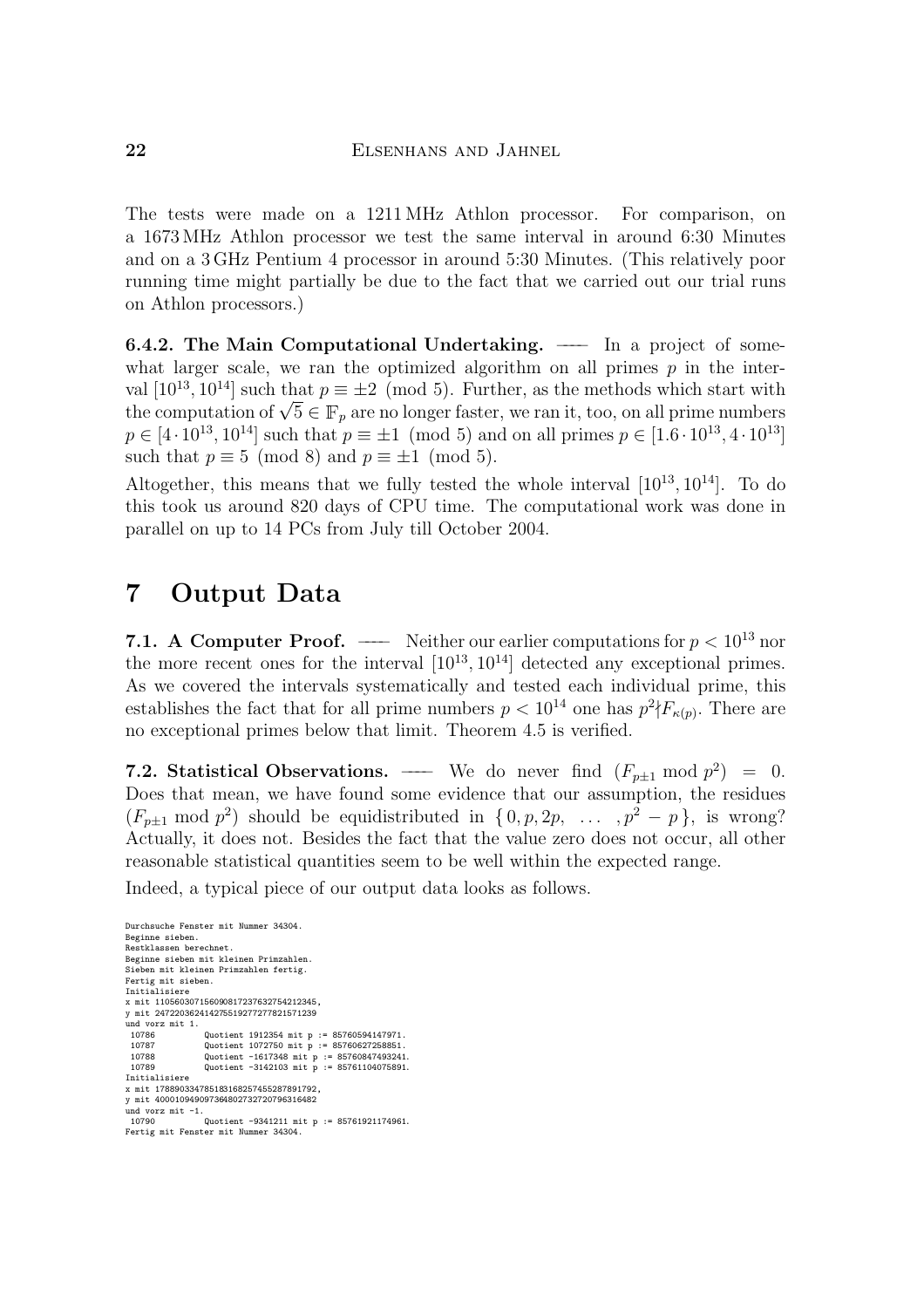Durchsuche Fenster mit Nummer 34305. Restklassen berechnet. Beginne sieben mit kleinen Primzahlen. Sieben mit kleinen Primzahlen fertig. Fertig mit sieben. Initialisiere x mit 178890334785183168257455287891792,<br>u mit 100010919903361802732720796316182 y<br>und vorz mit -1.  $10791$  Quotient 3971074 mit p := 85763512710481. 10792 Quotient 2441663 mit p := 85764391244491. Fertig mit Fenster mit Nummer 34305.

To make the output easier to understand we do not print  $(F_{p\pm 1} \mod p^2)$  which is automatically divisible by p but  $R(p) := (F_{p\pm 1} \mod p^2)/p \in \mathbb{Z}/p\mathbb{Z}$ . Such a quotient automatically divisible by p but  $R(p) := (F_{p\pm 1} \mod p)/p \in \mathbb{Z}/p\mathbb{Z}$ . Such a quotient<br>may be as large as n. We output only those which fall into  $(-10^7, 10^7)$  which is very may be as large as p. We output only those which fall into (−10°, 10°) which is very<br>small in comparison to n small in comparison to  $p$ .<br>The data above were generated by a process which had started at  $8 \cdot 10^{13}$  and worked

The data above were generated by a process which had started at  $8.10^{-3}$  and worked<br>on the primes  $n \equiv 1 \pmod{10}$ . Till 8.5765,  $10^{13}$  it found 10.799 primes n such that on the primes  $p = 1 \pmod{10}$ . The 8.5765 · 10<sup>1</sup> it found 10.792 primes p such that  $R(n) = (F \pmod{n^2})/n \in (-10^{7} \; 10^{7})$  $R(p) = (F_{p-1} \mod p^2)/p \in (-10^7, 10^7)$ .<br>On the other hand, assuming equidistribution we would have predicted to find such

a particularly small quotient for around  $\frac{1}{2}$  and  $\frac{1}{2}$  around  $\frac{1}{2}$  around for around for around for around  $\frac{1}{2}$ 

$$
\sum_{\substack{p=8.10^{13} \\ p \equiv 1 \pmod{10} \\ p \text{ prime}}}^{8.5765 \cdot 10^{13}} \frac{2 \cdot 10^7 - 1}{p} \approx (2 \cdot 10^7 - 1) \cdot \frac{1}{\varphi(10)} \cdot (\log(\log(8.5765 \cdot 10^{13})) - \log(\log(8 \cdot 10^{13})))
$$
  
= 
$$
\frac{2 \cdot 10^7 - 1}{4} \cdot (\log(\log(8.5765 \cdot 10^{13})) - \log(\log(8 \cdot 10^{13})))
$$
  

$$
\approx 10\,856.330
$$

primes which is astonishingly close to the reality.<br>Among the 10792 small quotients found within this interval, the absolutely smallest one is  $R(82789107950701) = -42$ . We find 1074 quotients of absolute value less than  $1000000$ , 98 quotients of absolute value less than  $100000$ , and  $10$  of absolute  $t_{\text{total}}$  absolute value less than 10,000. These are besides the one above value less than 10 000. These are, besides the one above,

```
R(80\,114\,543\,961\,461) = -2437,<br>R(80\,607\,583\,847\,341) = -6949,R(80\,870\,523\,194\,401) = -5751,R(81\,232\,564\,906\,631) = 3579,R(81916669933751) = -2397,R(83\,575\,544\,636\,251) = -1884,R(84\,688\,857\,018\,011) = -1183,R(84 771 692 838 421) = 2281,R(87.885 000.996 .661) = 4479R(35, 325, 325, 326)
```
There have been 5 235 positive and 5 557 negative quotients detected.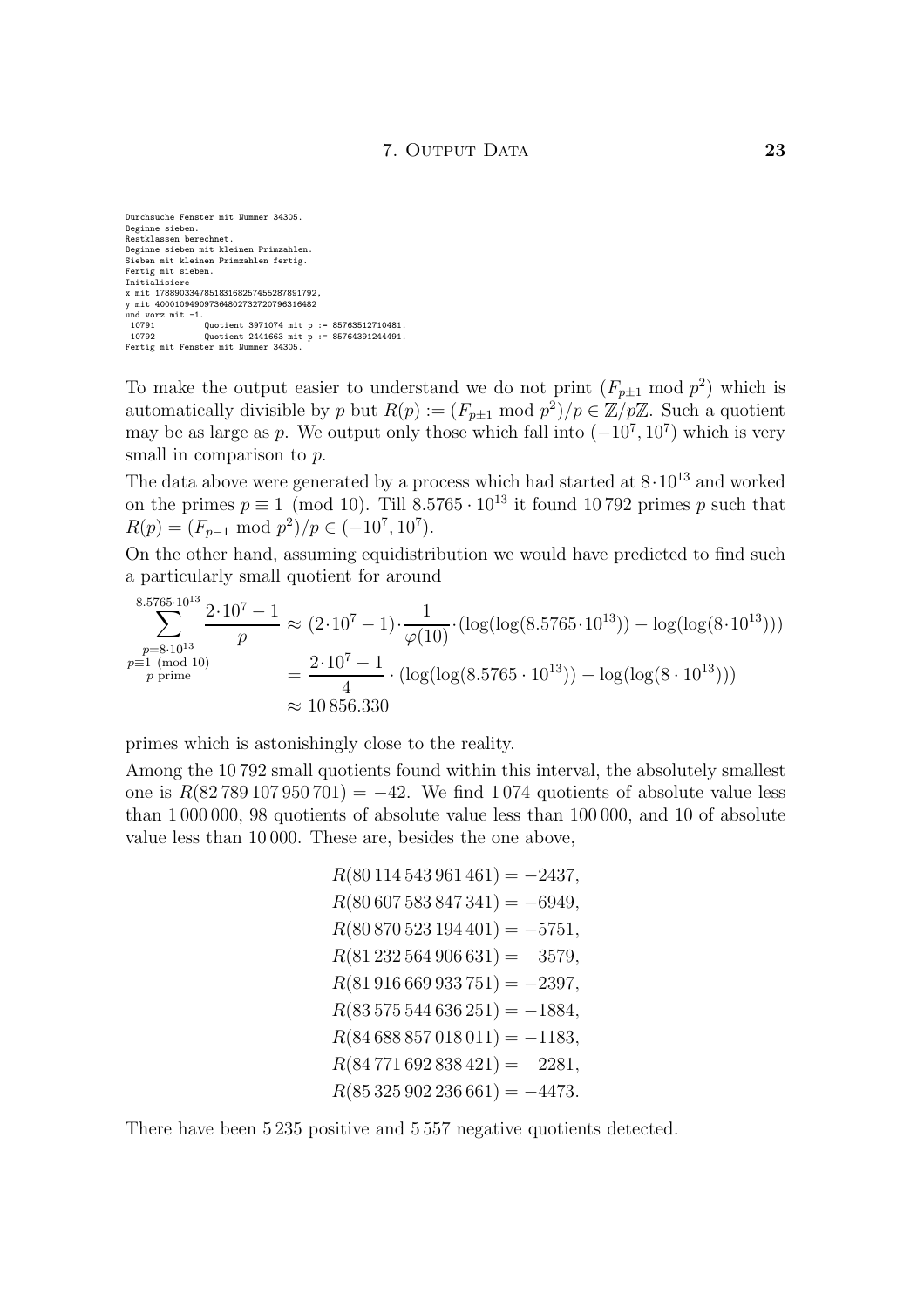7.3. Remarks. ——––– a) We note explicitly that this is not at all a constructed example. One may basically consider every interval which is not too small and will observe the same phenomena.

b) Being very sceptical one might raise the objection that the computations done in our program do not really prove that the 10792 numbers  $p$  which appear in the data are indeed prime.

It is, however, very unlikely that one of them is composite as they all passed two tests. First, they passed the sieve which in this case makes sure they have no prime divi- $\text{for } \leq 8302871$ . This means, if one is composite then it decomposes into the product of two almost equally large primes. Furthermore, they were all found probably prime by the Fibonacci composedness test  $p|F_{p-1}$ .

 $\mathbf{b}$  the Fibonacci composedness test  $p| = p-1$ . It is easy to check primality for all of them by a separate program.

7.4. Statistical Observations. ——– A more spectacular interval is  $[0, 10^{12}]$ .<br>One may expect a lot more small quotients as all small prime numbers are taken into consideration.

Here, we may do some statistical analysis on the small positive values of the quo-Here, which is given by  $R'(n) = (F \mod n^2)/n$  for  $n = \pm 1 \pmod{5}$  and by tient R which is given by R<br> $R'(n) := (F_{\alpha}) \mod n^2 / n$  for  $(p) := (F_{p-1} \mod p)/p$  for  $p = \pm 1 \pmod{3}$  and by<br> $p = \pm 2 \pmod{5}$  $R(p) := (F_{2p+2} \mod p^2)/p$  for  $p = \pm 2 \pmod{3}$ .

Our computations show that there exist  $96\,909$  quotients less than 100000, 12162 quotients less than 10000, 1580 quotients less than 1000, 216 quotients  $\frac{1}{2}$  less than 100, and 30 quotients less than 10. The latter ones are less than 100, and 30 quotients less than 10. The latter ones are

| 3 ist eine interessante Primzahl. Quotient 1             |
|----------------------------------------------------------|
| 7 ist eine interessante Primzahl. Quotient 1             |
| 11 ist eine interessante Primzahl. Quotient 5            |
| 13 ist eine interessante Primzahl. Quotient 7            |
| 17 ist eine interessante Primzahl. Quotient 2            |
| 19 ist eine interessante Primzahl. Quotient 3            |
| 43 ist eine interessante Primzahl. Quotient 8            |
| 89 ist eine interessante Primzahl. Quotient 5            |
| 163 ist eine interessante Primzahl. Quotient 6           |
| 199 ist eine interessante Primzahl. Quotient 5           |
| 239 ist eine interessante Primzahl. Quotient 5           |
| 701 ist eine interessante Primzahl. Quotient 5           |
| 941 ist eine interessante Primzahl. Quotient 6           |
| 997 ist eine interessante Primzahl. Quotient 3           |
| 1063 ist eine interessante Primzahl. Quotient 2          |
| 1621 ist eine interessante Primzahl. Quotient 2          |
| 2003 ist eine interessante Primzahl. Quotient 1          |
| 27191 ist eine interessante Primzahl. Quotient 8         |
| 86813 ist eine interessante Primzahl. Quotient 6         |
| 123863 ist eine interessante Primzahl. Quotient 2        |
| 199457 ist eine interessante Primzahl. Quotient 7        |
| 508771 ist eine interessante Primzahl. Quotient 2        |
| 956569 ist eine interessante Primzahl. Quotient 4        |
| 1395263 ist eine interessante Primzahl. Quotient 3       |
| 1677209 ist eine interessante Primzahl. Quotient 1       |
| 3194629 ist eine interessante Primzahl. Quotient 5       |
| 11634179 ist eine interessante Primzahl. Quotient 2      |
| 467335159 ist eine interessante Primzahl. Quotient 4     |
| 1041968177 ist eine interessante Primzahl. Quotient 6    |
| 6_71661_90593 ist eine interessante Primzahl. Quotient 1 |
|                                                          |
|                                                          |

 $\mathbf{F}_{\mathbf{r}}$  for  $\mathbf{r}$  and  $\mathbf{r}$  all one-digit numbers do appear.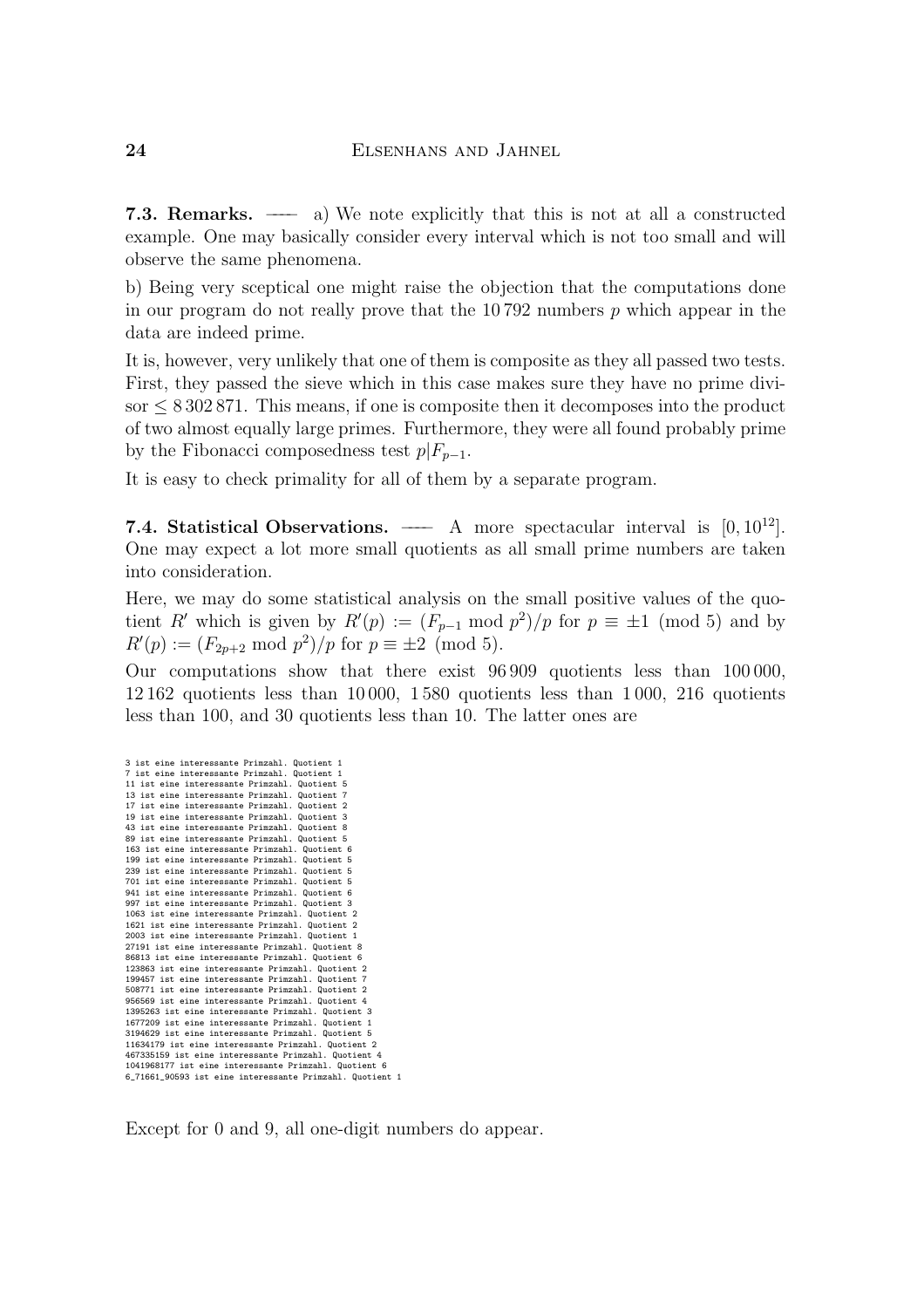### References 25

Further, the counts are again well within the expected range. For example, con $s$  der one-digital numbers. Respectively, therefore, therefore, therefore, therefore, therefore, therefore, therefore, therefore, therefore, therefore, therefore, therefore, therefore, the state  $\frac{1}{2}$ expected count is

$$
2 + \sum_{\substack{p=10 \ p \text{ prime}}}^{10^{12}} \frac{10}{p} \approx 2 + 10 \cdot (\log(\log 10^{12}) - \log(\log 10)) \approx 26.849\,066
$$

which is surprisingly close the 30 one-digit quotients which were actually found.<br>We note that already for two-digit quotients, it is no longer true that they ap-

pear only within the subinterval  $[0, 10^{11}]$ . In fact, there are twelve prime numpear only within the subinterval  $[0, 10]$ . In fact, there are twelve prime num-<br>bors  $n \in [10^{11} 10^{12}]$  such that  $R'(n) < 100$ . Those are the following bers  $p \in [10^{-5}, 10^{-5}]$  such that  $R(p) < 100$ . These are the following.

Once again, we may compare this to the expected count which is here

$$
\sum_{\substack{p=10^{11} \\ p \text{ prime}}}^{10^{12}} \frac{100}{p} \approx 100 \cdot (\log(\log 10^{12}) - \log(\log 10^{11})) \approx 8.701\,137\,73.
$$

### References

- $C$ raduate Toxts Math 138 Borlin 1003 Graduate Texts Math. 138, Berlin 1993
- $\frac{1}{2}$  Forster, O.: Algorithmische Zahlentheorie (Algorithmic number theory), Vie- $\mathbb{R}^n$
- [Gö] Göttsch, G.: Uber die mittlere Periodenlänge der Fibonacci-Folgen modulo  $p$  (On the average period length of the Fibonacci sequences modulo  $p$ ), *Disser*tation, Fakultät für Math. und Nat.-Wiss., Hannover 1982 tation, Fakultur fur Furnit and Nat.-Wiss., Hannover 1982
- $\frac{1}{100}$  Ireland,  $\frac{1}{100}$ , Theorem is a constant introduction to modern number theory,  $S_{\text{S}}$  and  $S_{\text{S}}$  ,  $S_{\text{S}}$  math. 84,  $S_{\text{S}}$  ,  $S_{\text{S}}$  1990  $S_{\text{S}}$
- [Ja] Jarden, D.: Two theorems on Fibonacci's sequence, *Amer. Math. Monthly* 53 (1946) $425-427$  $(1947)$